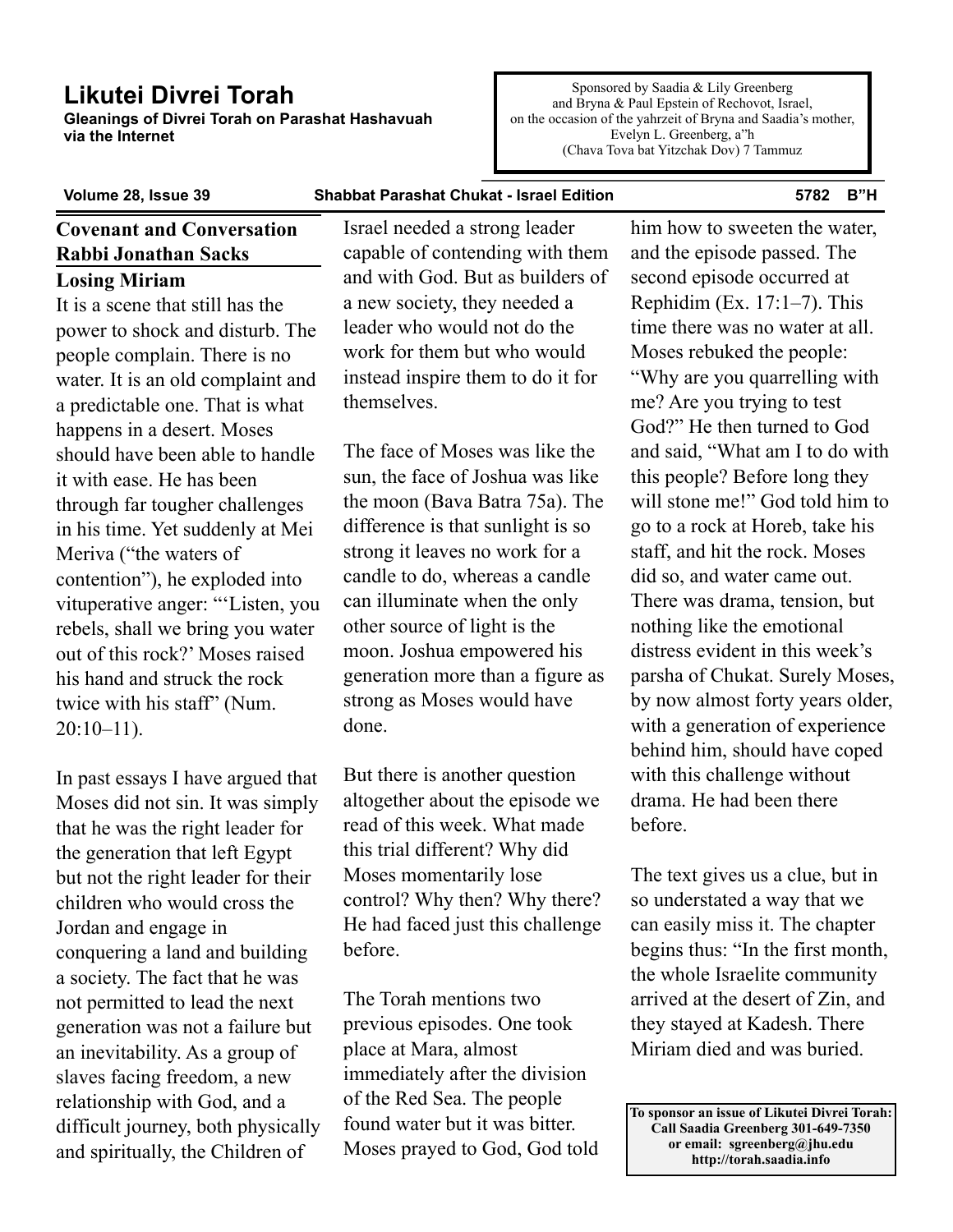Now there was no water for the community…" (Num. 20:1–2). Many commentators see the connection between this and what follows in terms of the sudden loss of water after the death of Miriam. Tradition tells of a miraculous well that accompanied the Israelites during Miriam's lifetime in her merit.[1] When she died, the water ceased.

There is, though, another way of reading the connection. Moses lost control because his sister Miriam had just died. He was in mourning for his eldest sibling. It is hard to lose a parent, but in some ways it is even harder to lose a brother or sister. They are your generation. You feel the Angel of Death come suddenly close. You face your own mortality.

Miriam was more than a sister to Moses. She was the one, while still a child, to follow the course of the wicker basket holding her baby brother as it drifted down the Nile. She had the courage and ingenuity to approach Pharaoh's daughter and suggest that she employ a Hebrew nurse for the child, thus ensuring that Moses would grow up knowing his family, his people, and his identity.

In a truly remarkable passage, the Sages said that Miriam persuaded her father Amram, the leading scholar of his

generation, to annul his decree that Hebrew husbands should divorce their wives and have no more children because there was a 50 per cent chance that any child born would be killed. "Your decree," said Miriam, "is worse than Pharaoh's. He only decreed against the males, yours applies to females also. He intends to rob children of life in this world; you would deny them even life in the World to Come."[2] Amram admitted her superior logic. Husbands and wives were reunited. Yocheved became pregnant and Moses was born. Note that this Midrash, told by the Sages, unambiguously implies that a six-year-old girl had more faith and wisdom than the leading rabbi of the generation!

Moses surely knew what he owed his elder sister. According to the Midrash, without her he would not have been born. According to the plain sense of the text, he would not have grown up knowing who his true parents were and to which people he belonged. Though they had been separated during his years of exile in Midian, once he returned, Miriam had accompanied him throughout his mission. She had led the women in song at the Red Sea. The one episode that seems to cast her in a negative light – when she "began to talk against Moses because of his Cushite wife" (Num. 12:1), for which

**2 Likutei Divrei Torah** she was punished with leprosy – was interpreted more positively by the Sages. They said she was critical of Moses for breaking off marital relations with his wife Tzipporah. He had done so because he needed to be in a state of readiness for Divine communication at any time. Miriam felt Tzipporah's plight and sense of abandonment. Besides which, she and Aaron had also received Divine communication but they had not been commanded to be celibate. She may have been wrong, suggested the Sages, but not maliciously so. She spoke not out of jealousy of her brother but out of sympathy for her sister-in-law.

> So it was not simply the Israelites' demand for water that led Moses to lose control of his emotions, but rather his own deep grief. The Israelites may have lost their water, but Moses had lost his sister, who had watched over him as a child, guided his development, supported him throughout the years, and helped him carry the burden of leadership in her role as leader of the women.

> It is a moment that reminds us of words from the book of Judges said by Israel's chief of staff, Barak, to its judge-andleader Deborah: "If you go with me, I will go; but if you do not go with me, I cannot go" (Judges 4:8). The relationship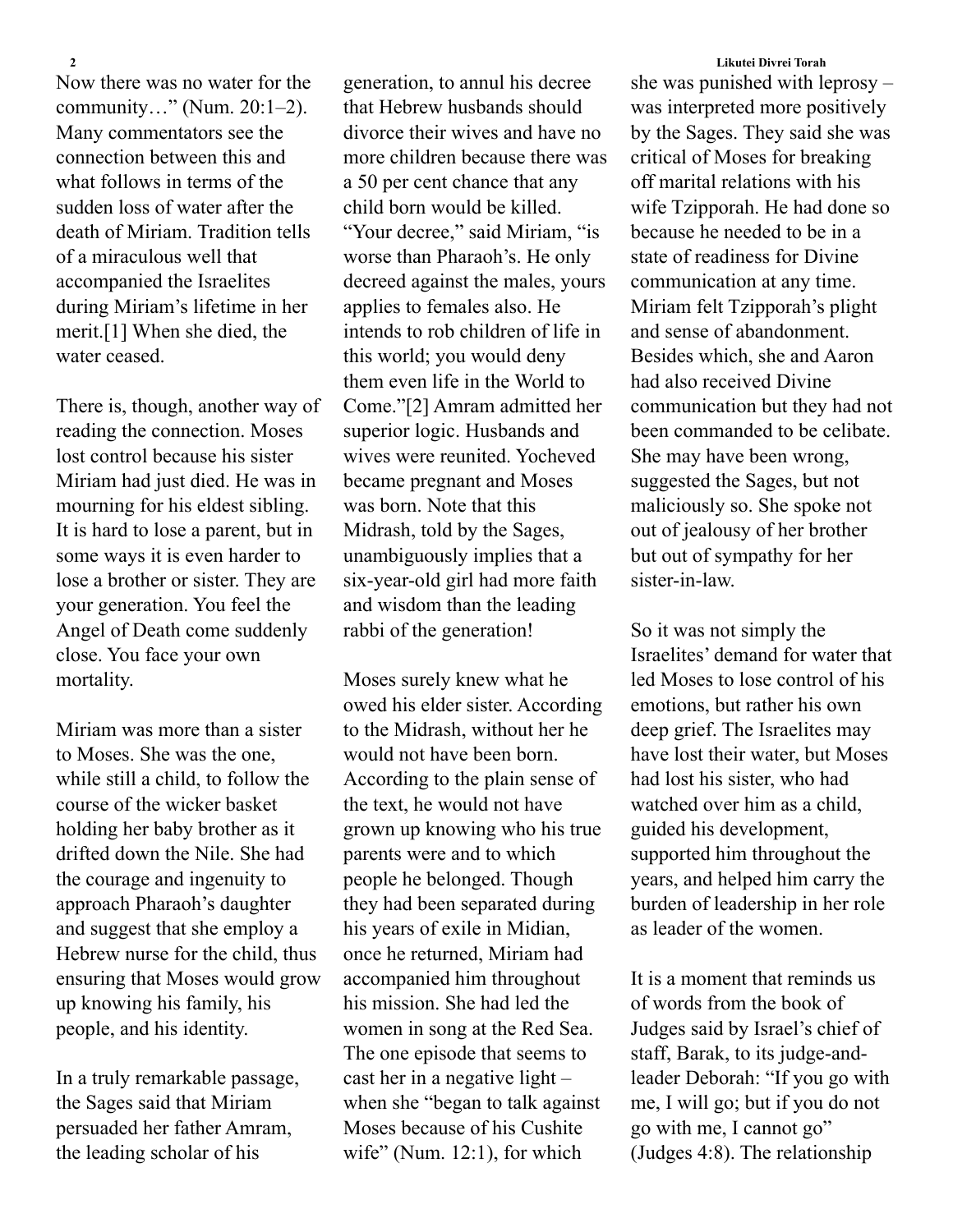between Barak and Deborah was much less close than that between Moses and Miriam, yet Barak acknowledged his dependence on a wise and courageous woman. Can Moses have felt less?

Bereavement leaves us deeply vulnerable. In the midst of loss we can find it hard to control our emotions. We make mistakes. We act rashly. We suffer from a momentary lack of judgement. These are common symptoms even for ordinary humans like us. In Moses' case, however, there was an additional factor. He was a prophet, and grief can occlude or eclipse the prophetic spirit. Maimonides answers the wellknown question as to why Jacob, a prophet, did not know that his son Joseph was still alive, with the simplest possible answer: grief banishes prophecy. For twenty-two years, mourning his missing son, Jacob could not receive the Divine word.[3] Moses, the greatest of all the prophets, remained in touch with God. It was God, after all, who told him to "speak to the rock." But somehow the message did not penetrate his consciousness fully. That was the effect of grief.

So the details are, in truth, secondary to the human drama played out that day. Yes, Moses did things he might not have done, should not have done. He

struck the rock, said "we" instead of "God," and lost his temper with the people. The real story, though, is about Moses the human being in an onslaught of grief, vulnerable, exposed, caught in a vortex of emotions, suddenly bereft of the sisterly presence that had been the most important bass note of his life. Miriam had been the precociously wise and plucky child who had taken control of the situation when the life of her three-month-old brother lay in the balance, undaunted by either an Egyptian princess or a rabbifather. She had led the Israelite women in song, and sympathised with her sister-inlaw when she saw the price she paid for being the wife of a leader. The Midrash speaks of her as the woman in whose merit the people had water in a parched land. In Moses' anguish at the rock, we sense the loss of the elder sister without whom he felt bereft and alone.

The story of the moment Moses lost his confidence and calm is ultimately less about leadership and crisis, or about a staff and a rock, than about a great Jewish woman, Miriam, appreciated fully only when she was no longer there.

[1] Rashi, Commentary to Num. 20:2; Ta'anit 9a; Song of Songs Rabbah 4:14, 27.

[2] Midrash Lekach Tov to Ex.  $2:1$ 

**3 Likutei Divrei Torah** [3] Maimonides, Shemoneh Perakim, ch. 7.

## **Shabbat Shalom: Rabbi Shlomo Riskin**

"And he [Moses] said to them: "Listen now rebels"…and he struck the rock twice." (Numbers 20:10) Rabbi Nahman of Bratslav tells a tale of a king who was beside himself because his only son was behaving like a rooster: he divested himself of all of his clothes, romped about under the table, ate corn and fodder, and would only emit sounds of "cock-a-doodle-doo." When all of his trusted doctors failed to find a cure, he sought in desperation the advice of a rabbi. The first thing the rabbi did was disrobe, get under the table, and introduce himself to the hapless prince as a fellow rooster. After several days of cock-a-doodle-dooing together, the rabbi began to eat real food. "You can be a rooster and still enjoy a scrambled egg and vegetables," said the sage – and the prince joined him in the meal. And so, stage by stage, the rabbi brought the prince out from under the table and into the world of human discourse and relationships. But in order to effectuate the cure, the rabbi himself had to enter the quasianimal world of the diseased prince.

But then why leave the hallowed halls of the beit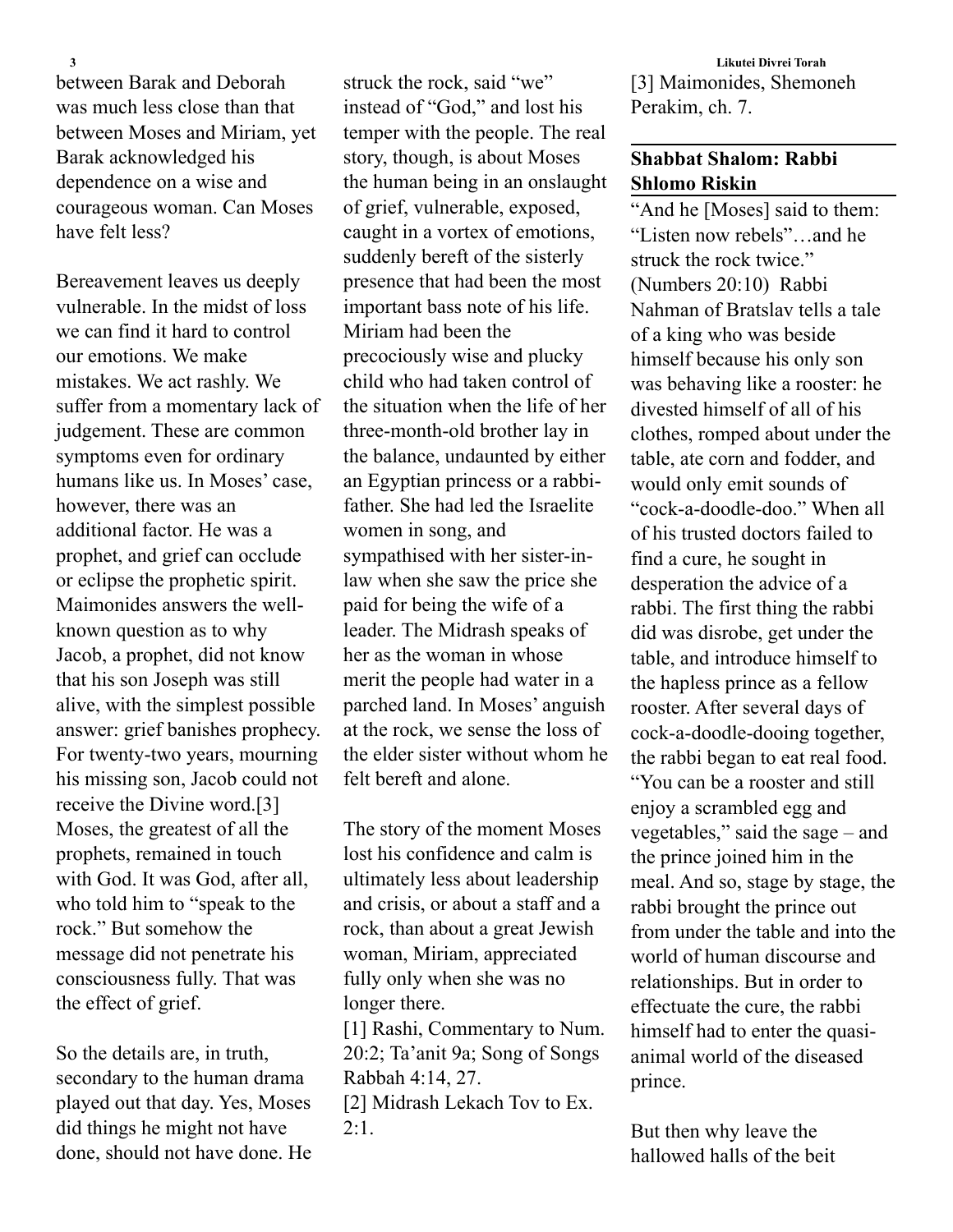midrash in the first place? In the laws of the red heifer, we saw how the kohen himself risks impurity by purifying the individual who became impure.

Why attempt to purify those who are defiled if you run the risk of becoming defiled yourself? Why does the Rabbi in the Rabbi Nahman story allow himself to become "roosterized" by consorting with the Prince-Rooster. Is he not worried that he will find acting like an animal to be more pleasant and certainly with fewer responsibilities then living the burdened life of a Prince?

The answer is indubitably clear: that's what love of Israel is all about! The kohen, the Jewish leader, must love his people to such an extent that he is willing to sacrifice a portion of his own spirituality in order to bring those who have wandered far away closer to their religious roots. Rabbi Yisroel Salanter so defined mesirat nefesh, the commitment of one's soul for Torah: it cannot mean giving up material opportunities for the sake of Torah, for that would be mesirat haguf (the commitment of one's body); it must mean giving up a little bit of my portion in the World to Come so that my fellow Jew can have a portion as well.

And perhaps that is the responsibility of leadership as

well. After all, it can be justifiably argued that if the religious leader had done a proper job, no Jew would ever become defiled!

What has this to do with the punishment of Moses for his having struck the rock twice, thereby demonstrating displaced anger against the nation which he in truth wanted to strike! God told him to speak to the rock but he struck the rock; he was expressing displaced anger at a thirsty and complaining Jewish people. He even lashed out at them, referring to them as "rebels," criticizing not only their negative actions by ungratefully and unfaithfully kvetching for water but also denigrating their very personalities by classifying them as "rebels." He had lost the ability to empathize with them, to "get under the table with them" and feel their discomfort – as he had done so effectively when they were slaves in Egypt and first began their desert experience. Perhaps we cannot blame him for having lost patience – considering all the ingratitude and rebellions he had suffered. But nevertheless he was sinning! In striking the rock (i.e. the Jewish people who were stiff-necked as a rock) he demonstrated that he no longer had the requisite love for his people which is after all the primary requirement for Jewish leadership.

The kohen, on the other hand, scion of Aaron who "loves all creatures and brings them close to Torah," takes the life-giving water of eternal Torah and transforms the dead ashes of the red heifer into the life-giving purity of the religious ritual; the kohen, representative of God, affirms the eternity of Israel and the ability of every Jew to be purified from death to eternal life within the continuity of the traditions of his people. And his love for Israel is so great that he is willing to defile himself in order to bring redeeming purity to his fellow Jews who have become impure. And similarly the Rabbi in Rabbi Nachman's story understood that only by empathizing and loving the Rooster-Prince would he have the possibility of weaning him away from his roosterizm and restoring him to the world of humanity.

## **The Person in the Parsha Rabbi Dr. Tzvi Hersh Weinreb The Many Songs of Leadership**

Everyone has his or her own voice. Some express it loudly and clearly; some just mumble or whisper. There are those who let their voices be heard only in their professional lives and are silent and withdrawn at home. Others use their voices only within their families and stifle their voices in the outside world.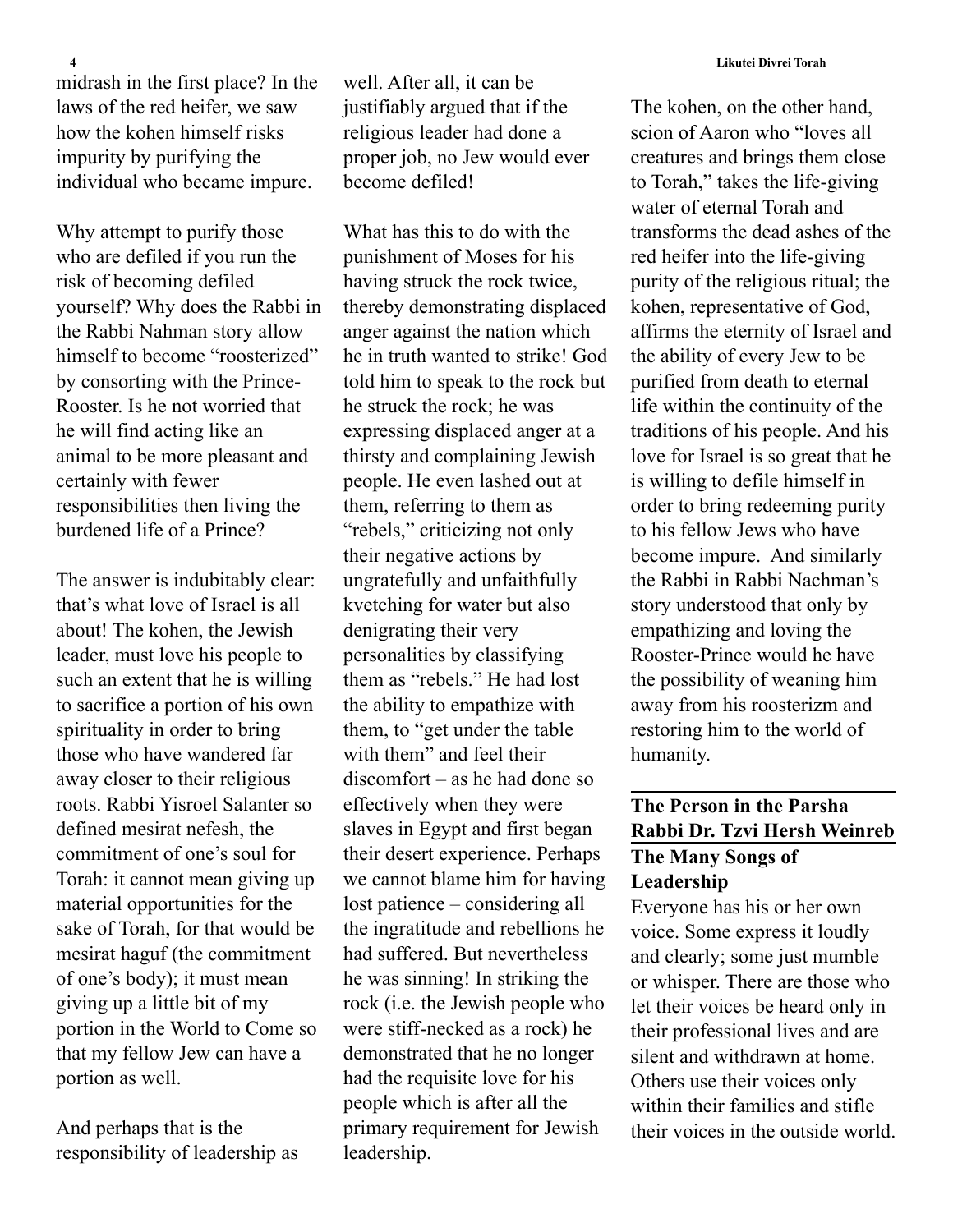Our voices can be expressed in a variety of ways: through speech, through the written word, and even by means of our postures and gestures. Our voices can also be expressed through song.

In a book he wrote for managers of organizations coping with the complex challenges of the 21st century work environment, Stephen Covey makes the following statement: "There is a deep, innate, almost inexpressible yearning within each one of us to find our voice in life." That statement is the basis for his book, The 8th Habit: From Effectiveness to Greatness, which is designed to help organizational leaders find their voices and inspire others to find theirs.

Each of the great leaders of the Jewish people, from biblical times down to the present, had his or her own distinctive voice. The voice of Abraham was heard throughout his world; the voice of Isaac was almost silent in comparison. Moses described his own voice as defective, yet he was capable of supreme eloquence. Joshua's voice is never described as wanting in any way, yet we have few examples of his personal unique voice.

Some of our great leaders, including Moses, expressed their voices in song. We have the Song of the Sea in which the

voice of Moses dominates; his sister Miriam responds to Moses' song in her own voice; the Prophetess Deborah and King David are exemplary in their ability to use the medium of song to express their unique and distinctive voices.

All of the above are examples of how individual Jewish heroes and heroines found and expressed their voices. This week's Torah portion, Parshat Chukat, provides an example of an entirely different kind of a voice: not the voice of one person, but the voice of an entire group, indeed of an entire nation. It is the Song of the Well, of the Be'er:

"…the well where the Lord said to Moses, 'Assemble the people that I may give them water.' Then Israel sang this song:

Spring up, O well – sing to it – The well which the chieftains dug, Which the nobles of the people started With the sceptre, and with their own staffs. And from the wilderness to Mattanah, and from Mattanah to Nahaliel, and from Nahaliel to Bamoth…" (Numbers 21:16-19)

This is a much briefer song then the song that Moses led when the people of Israel miraculously crossed the Sea.

**5 Likutei Divrei Torah** But part of this passage too, at least in the synagogues with which I am familiar, is chanted melodically.

I have long been impressed by the fact that this week's Torah portion, in which the Song of the Well appears, describes a critical transition in the leadership of the Jewish people. From the time of the Exodus from Egypt, the Jewish people essentially have had three leaders: Moses, Aaron, and Miriam. In this week's parsha, Miriam dies and is buried; Aaron too is "gathered unto his people" and is mourned; and Moses learns that his leadership role will come to an end sooner than he had thought, before the Jewish people enter the Promised Land.

This is indeed a story of transition, of the end of an era, of the passing of the mantle of leadership to a new generation.

No wonder then that the song sung in this week's parsha is so very different from the song sung by Moses at that triumphant moment near the beginning of his leadership career.

Our Sages tell us in the Talmudic tractate of Sotah that the Song of the Sea was sung by the people responsively. That is, Moses said the first phrase, which the people said after him.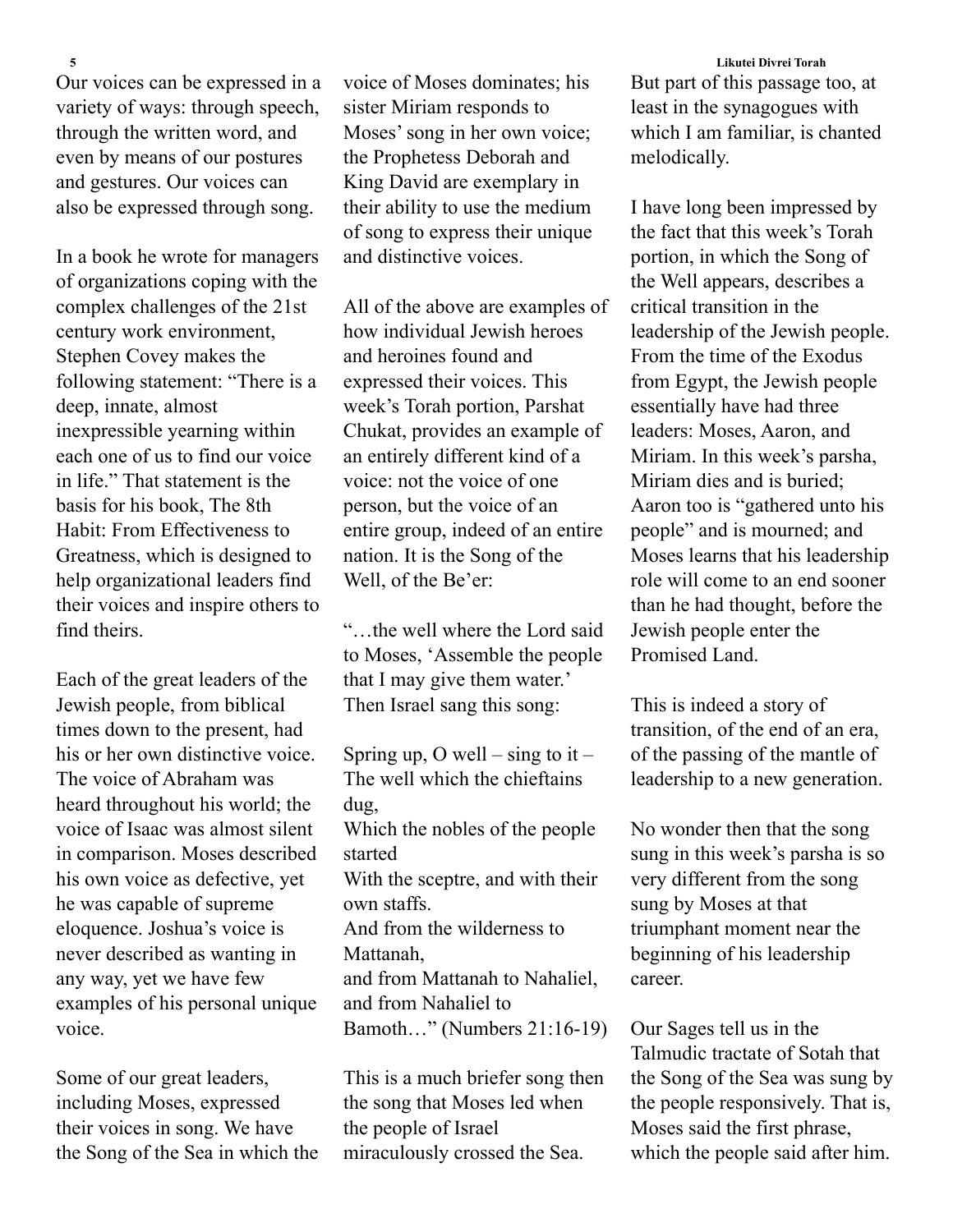He proceeded then to the second phrase, and the people echoed him. Moses was an authoritative leader, and the people were obedient followers. Moses was the active composer of the song, the choirmaster as it were, and the people were but the choir.

In this week's Torah portion, two of the leaders pass from the scene, and Moses learns that his leadership authority is waning. The Song of the Well is an entirely different leadership song from the Song of the Sea. In this week's song, the entire people sing as one. It begins not "Then Moses sang this song," but rather "Then Israel sang this song." The leadership passes from one Divinely chosen charismatic leader to the people as a whole.

The people find their voice, and it is the voice of song. How beautifully this is expressed in the Midrash Yalkut Shimoni (Chukat Note 764):

…after 40 years, the people finally matured and began to sing a song on their own accord, saying, "Master of the Universe, it is now incumbent upon You to do miracles for us and for us to sing, as it is written: 'It has pleased the Lord to deliver us and that is why we sing our song all the days of our lives…'" (Isaiah 38:20)

Jewish history has known epochs in which there were clear leaders, gifted and often charismatic individuals who, by virtue of their wisdom or heroism, seemed ordained by the Almighty Himself to lead our people. But we have also known times, such as the present, when such prominent leaders are not apparent.

It is at times such as these that we all must assume leadership responsibilities. It is at times such as these that we cannot afford to humbly refrain from acting as leaders in our own families and communities. It is at times such as these that we must, each of us, find our own voices and sing the songs of leadership.

**Rabbi Dr. Norman J. Lamm's Derashot Ledorot: A Commentary for the Ages Weakness – The Fatal Flaw** Our sidra this morning tells of one of the most painful episodes in biblical history, one which was seared into the consciousness of the people of Israel. It is the incident of mei meriva, "the waters of contention" (Numbers 20:13). The Israelites, after the death of Miriam, complained about the lack of water. From a mere water shortage, they escalated their complaints to a general attack on Moses, expressing a preference for having remained in Egypt as comfortable slaves

**6 Likutei Divrei Torah** over being in the desert as starving and thirsty freemen.

> Thereupon, the Lord told Moses and Aaron, "You shall address the rock [or, speak concerning the rock] before them, and it will give forth its waters" (v. 8). Moses and Aaron then turned to the Children of Israel and said, "Listen here, you rebels, shall we bring forth water for you from this rock?" Then Moses raised his hand with the staff in his hand he smote the rock twice and the water came out.

The punishment ordained for Moses and Aaron was severe: "Because you did not have sufficient faith to sanctify My Name before the Children of Israel, therefore you will not enter the Promised Land but will die on this side of the Jordan" (v. 12).

What was their sin? The biblical text is unclear, and many interpretations have proposed by commentators both ancient and modern. Rashi offers the most popular explanation: Moses was commanded to talk to the rock, and he hit it instead. However, Nahmanides is unhappy with this interpretation because everything Moses did during his ministry was performed by the striking of the staff. Besides, as we indicated above, Moses and Aaron were not commanded to speak to the rock, but about it. Maimonides maintains that the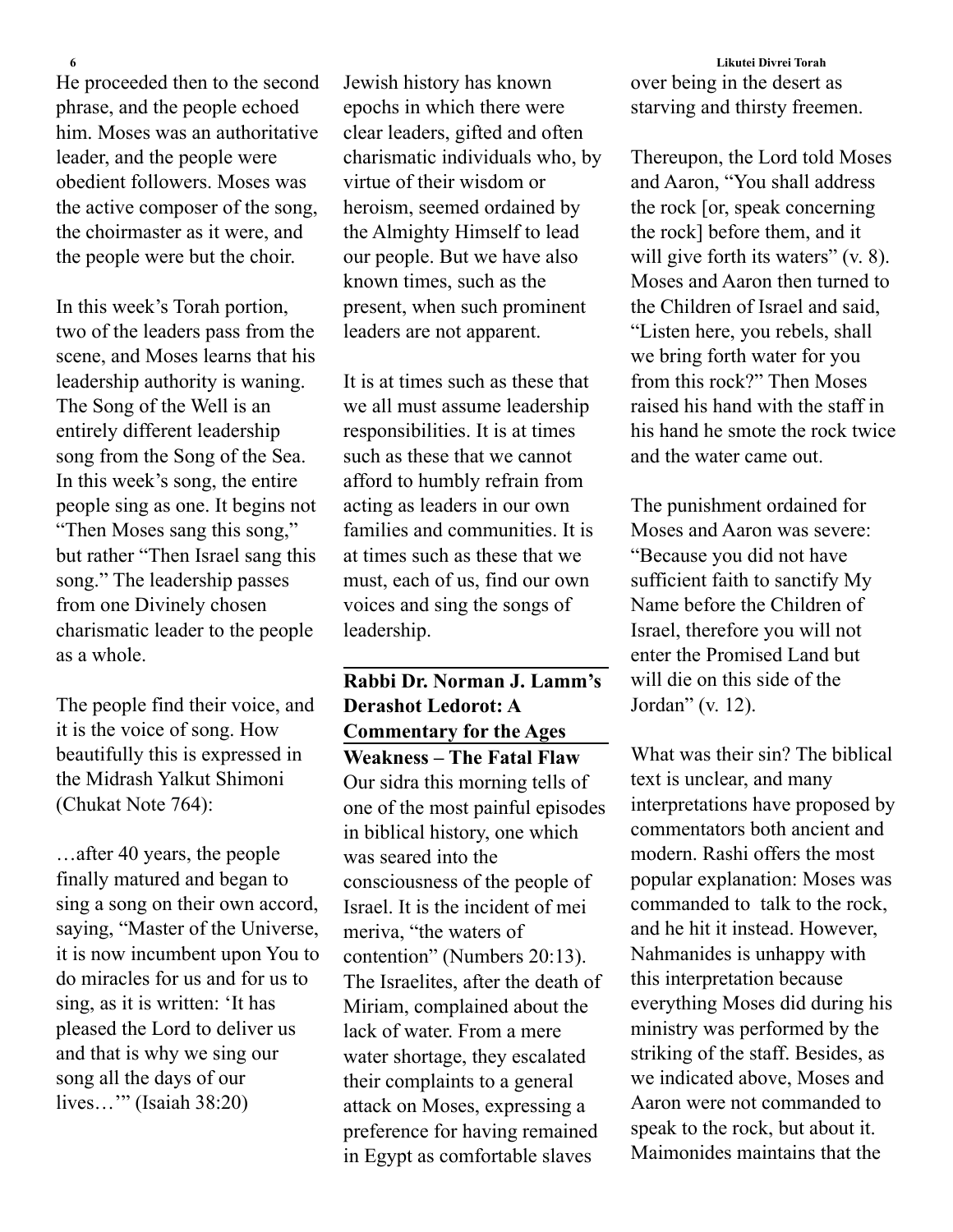sin of Moses and Aaron was their anger. They lost their temper when they said, "Listen here, you rebels." Nahmanides, however, criticizes this interpretation as well because, first, Moses was right in expressing his anger, and second, there are other occasions when Moses appeared to lose his temper and he was not reproached. Nahmanides therefore follows the interpretation of Rabbenu Ĥananel and maintains that the sin of Moses and Aaronwas to use the first person, "Shall we bring forth water," rather than, "Shall He (the Lord) bring forth water."

My own interpretation, which I respectfully submit to you, is an expansion and modification of that offered by Abarbanel and certain modern exegetes: The misdeed of Moses and Aaron was that of weakness. The first reaction of Moses and Aaron when they heard the rebellious plaints of the Children of Israel was not the immediate response of challenge, but of fear and retreat.

Moses and Aaron retreated from before the congregation to the entrance of the Tent of Meeting and there they fell on their faces. When they should have stood up, they fell back.

More precisely, I believe we can pinpoint the sin of Moses in the

second strike of the staff. Permit me to explain.

Moses and Aaron started to assert themselves when they confronted the Children of Israel and said, "Listen here, you rebels." However, they kept themselves back. They restrained their response. Now psychologists, especially psychoanalysts, have taught us that inhibited aggression is usually directed against the self or against inanimate objects. If I am angry at someone and secretly wish to harm him I will stamp my foot or slap my thigh.

Now, the first time that Moses struck the rock was understandable. Everything he did, from splitting the Red Sea to bringing forth water, was performed with a strike by the staff. However, the second time he hit the rock, it was an act which expressed misplaced hostility, originally felt toward the Israelites, now redirected towards the rock.

Why was that wrong? What should he have done? Simply this: He should have expressed his anger directly to the Israelites, rather than the inanimate rock. Crudely put, he should have wielded the staff not on an innocent rock, but on the heads of this ungrateful and recalcitrant people who, after thirty-eight years in the desert, still proved that they were

**7 Likutei Divrei Torah** immature slaves, still whining, "Why did you take us out of Egypt?" One could expect this from a generation that was born in slavery and still primitive and immature – not from a generation born in freedom in the wild desert.

Moses and Aaron should not have fled, not have feared, not have conceded, not have compromised, not have taken it out hysterically on a rock. They should have encountered the Israelites with force and indignation.

In other words, Moses and Aaron were taught – and through them, we are taught – that weakness in a leader can be a fatal flaw.

Jewish leaders have always been commanded to be tender and loving. Moses and David are, in our tradition, the archetypes of gracious leadership. Both were taken from the sheepfold to become the shepherds of Israel. Just as a shepherd must learn to look after every stray lamb, to pick it up tenderly and hold it close to his breast, so must the leader of our people be a shepherd to human charges. But not always! There are times that strength and power and courage and resistance are called for in a leader. So, the first King of Israel, Saul, was deposed because he was too merciful, too compassionate, too soft, towards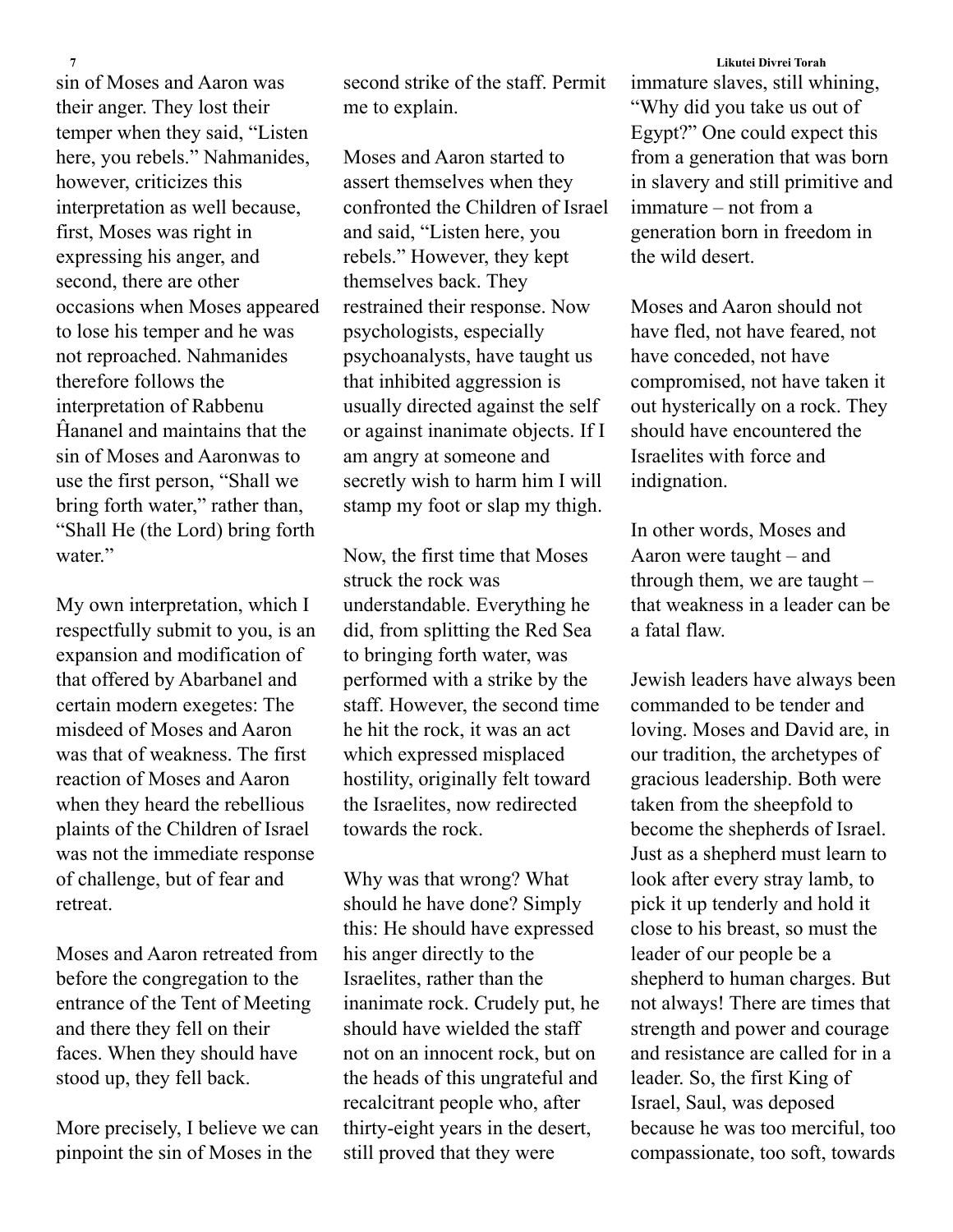Amalek, where he should have been firm and strong. The Talmud (Ketubot 103b) tells us about the death of Rabbi Judah the Prince, who was both the most eminent scholar of his generation and the nasi, the political leader of all of Israel. On his deathbed, his children came in to bid him farewell. Rabban Gamliel, his son, entered, and his father transmitted to him the orders of leadership, telling him how to conduct himself as his successor. And he said to him, "My son, conduct your presidency with strength." Lead from on high, with dignity and power and pride.

Leadership is not meant for diffident weaklings. A leader must often act against the masses. A leader need not necessarily be a "consensus president." He must be at the head of his people and sometimes demand of them, reproach them, rebuke them. That vox populi vox dei, that the voice of the people is the voice of God – is not a Jewish idea!

The Torah teaches us something of historic importance in recording the punishment meted out to Moses because of that second strike. Weakness is a fatal flaw in Jewish leadership. Sometimes you think you are being good when you are really doing evil. You think you are helping, and you are destroying.

You submit to momentary compassion, and in the process you lose the Promised Land.

A Jewish leader must be gentle but must also be strong. He must be considerate but must know how to use power. Power, of course, can corrupt. But the attainment of a good life requires the benevolent use of power. Without it, we are in contempt of emuna (faith) and we have failed to perform kedushat Hashem (the sanctification of God's Name).

When we do use power benevolently, then it becomes a source of blessing: "Blessed are You, O Lord, ozer Yisrael bigvrura (who girds Israel with strength)."

And blessed is Israel when it responds with its own strength.

## **Torah.Org: Rabbi Yissocher Frand**

## **The Power of One to Purify the Many**

Parshas Chukas begins with the laws of Tumas Mes, where we learn that if a person comes in contact with a dead body (or is merely under the same roof as a dead body) he is given the status of a 'Tameh Mes' and the only way for him to become tahor (pure) is for him to be sprinkled with the water of the Parah Adumah (Red Heifer) on day three and day seven of a sevenday procedure.

The pasuk reads, "And the pure one shall sprinkle on the impure one on the third day and on the seventh day, and he shall purify him on the seventh day; then he shall immerse his clothing and immerse his flesh in water and be pure in the evening. [Bamidbar 19:19]. There is an interesting passage in the Talmud Yerushalmi (Jerusalem Talmud) which certainly requires further exposition. Rav Yehoshua ben Kafsai said "My whole life I read this pasuk 'the pure one shall sprinkle on the impure one…' and I assumed that a single tahor individual needed to sprinkle the Parah Adumah water on a single impure individual." Rav Yehoshua ben Kafsai then says, "This was the case until I learned otherwise from 'Oztroseha shel Yavneh' (literally – the storehouse of Yavneh) that a single tahor individual can even sprinkle on many tameh individuals<sup>"</sup>

The question is, what does it mean he learned this law from the "Otzros of Yavneh"? What does the Talmud Yerushalmi mean by the term storehouse of Yavneh? Rav Meir Shaprio, the Lubliner Rav and the founder of the Daf Yomi concept, was also a powerful orator. He presents a homiletic exposition to this passage of the Talmud Yerushalmi.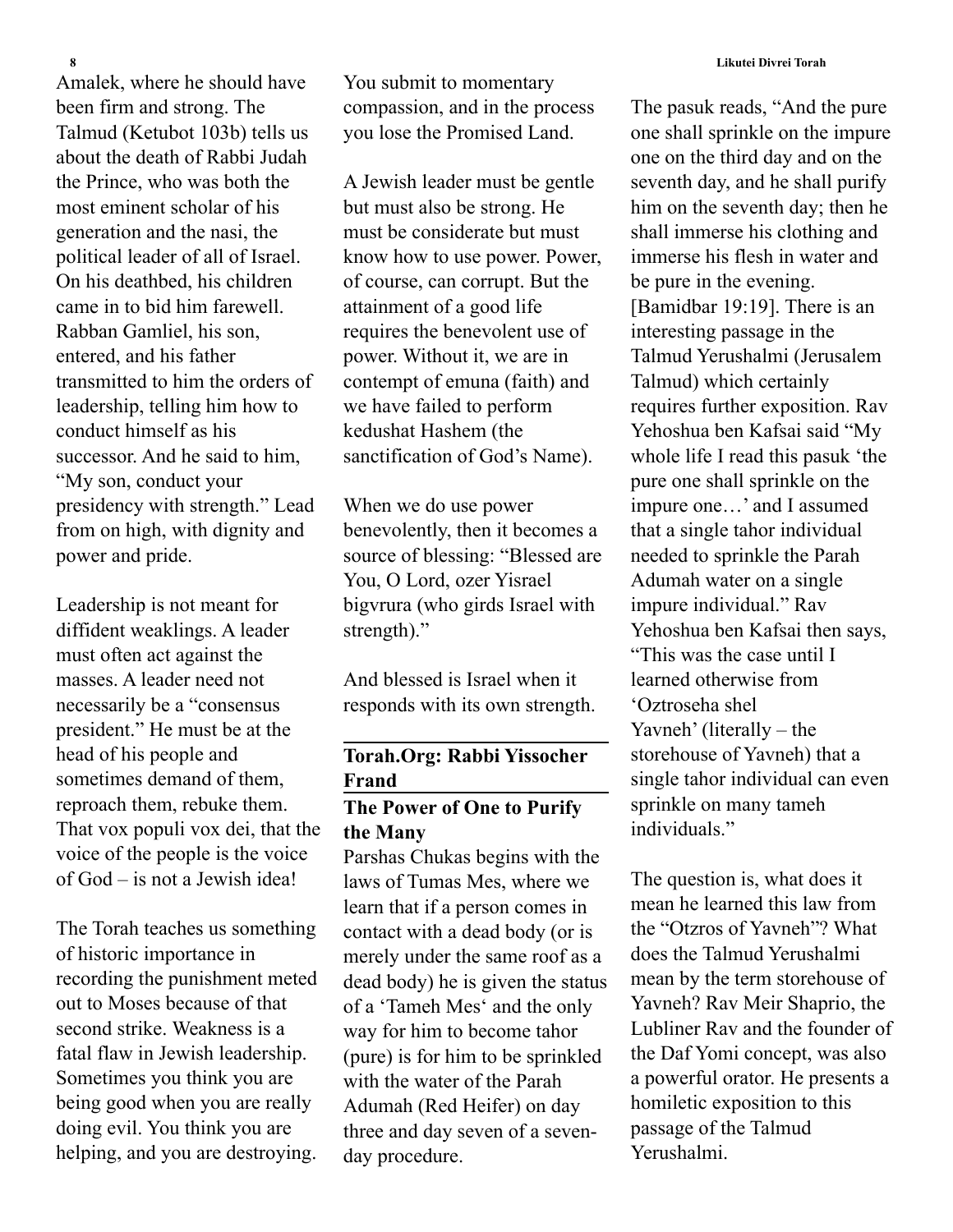What happened in Yavneh? At the time of the destruction of the Second Temple, Rabbi Yochanon ben Zakkai met Vespasian, the Roman General who later became Emperor of the Roman Empire. Vespasian granted Rav Yochanon ben Zakkai three wishes. One of the three things Rav Yochanon ben Zakkai asked for was "Yavneh and her Sages." Yavneh was a city on the Mediterranean Coast of Eretz Yisrael. It had a Yeshiva. Rav Yochanon pleaded that this Yeshiva be spared so that despite the great Destruction that was coming to the Temple and the Jewish population in Jerusalem and other parts of the country, he would have a few remaining Talmidei Chachomim who would preserve Torah and Judaism for future generations.

The Talmud (Gittin 56b) suggests that Rabbi Yochanon ben Zakkai may have made a mistake. Perhaps one of his requests of Vespasian should have been to spare the Beis HaMikdash. Be that as it may, Rav Meir Shapiro suggests that the Yerushalmi, in referring to the "Otzros of Yavneh," was indeed referring to the lesson learned from the Yeshiva of Rabbi Yochanon ben Zakkai in Yavneh!

The Torah that we learn here today, and the fact that there are still people who learn Torah throughout the Jewish world, is the result of the few Talmidei Chachomim left in Yavneh after the Churban HaBayis who literally saved the world of Torah. Had they been wiped out, Torah would have been forgotten.

So, what do we see from the "Otzros of Yavneh"? Rav Yehoshua ben Kafsai was saying, "I see from Yavneh the power of one individual. One person—and certainly a few good people—can make a difference, can save the world! I always thought that one tahor person can sprinkle on one other tameh person and have a oneon-one affect. But from Yavneh I see that one tahor person can affect hundreds of people."

We have seen in our lifetime individuals who have revolutionized the world. It is his homiletic insight, so we can cite him as an example. Consider Rav Meir Shapiro himself. It is mind-boggling to think of the zechus Rav Meir Shapiro has for coming up with Daf Yomi—now in their 14th cycle of daily Talmud study, completing Talmud Bavli once every seven-and-a-half years by synchronized study of a Daf a Day! Thousands and thousands of people worldwide learn Daf Yomi. Rav Meir Shapiro did not live 2,000 years ago or even 200 years ago. He lived in the 20th

**9 Likutei Divrei Torah** century. He came up with an idea that revolutionized the world. There are people like that.

> There are others as well—Rav Aaron Kotler, the Vilna Gaon, the Ramban and the Rambam people that revolutionized the Torah world. But even people like us can make a difference. One person can make a difference. For example—this is not a plug, but it comes to mind —The Ner Israel Rabbinical College, which many in my audience had the zechus to attend, started in 1933 with four students. Those four boys came to a nothing of a Yeshiva—it hardly even existed. But because four people came, it came into existence. Those four people who 'took the plunge' in 1933 can take at least partial credit for all the thousands of people who have passed through the portals of Ner Israel in all the subsequent decades of its flourishing development. They made a difference. This is what the Gemara means when Rav Yehoshua ben Kafsai says, "This I learned from the 'Otzros of Yavneh'." This is why one pure person can effectively purify many tameh individuals.

## **The Ultimate Battle Between the Sechel and the Lev**

The pasuk in this week's Parsha says, "The Canaanite, king of Arad, who dwelled in the south, heard that Israel had come by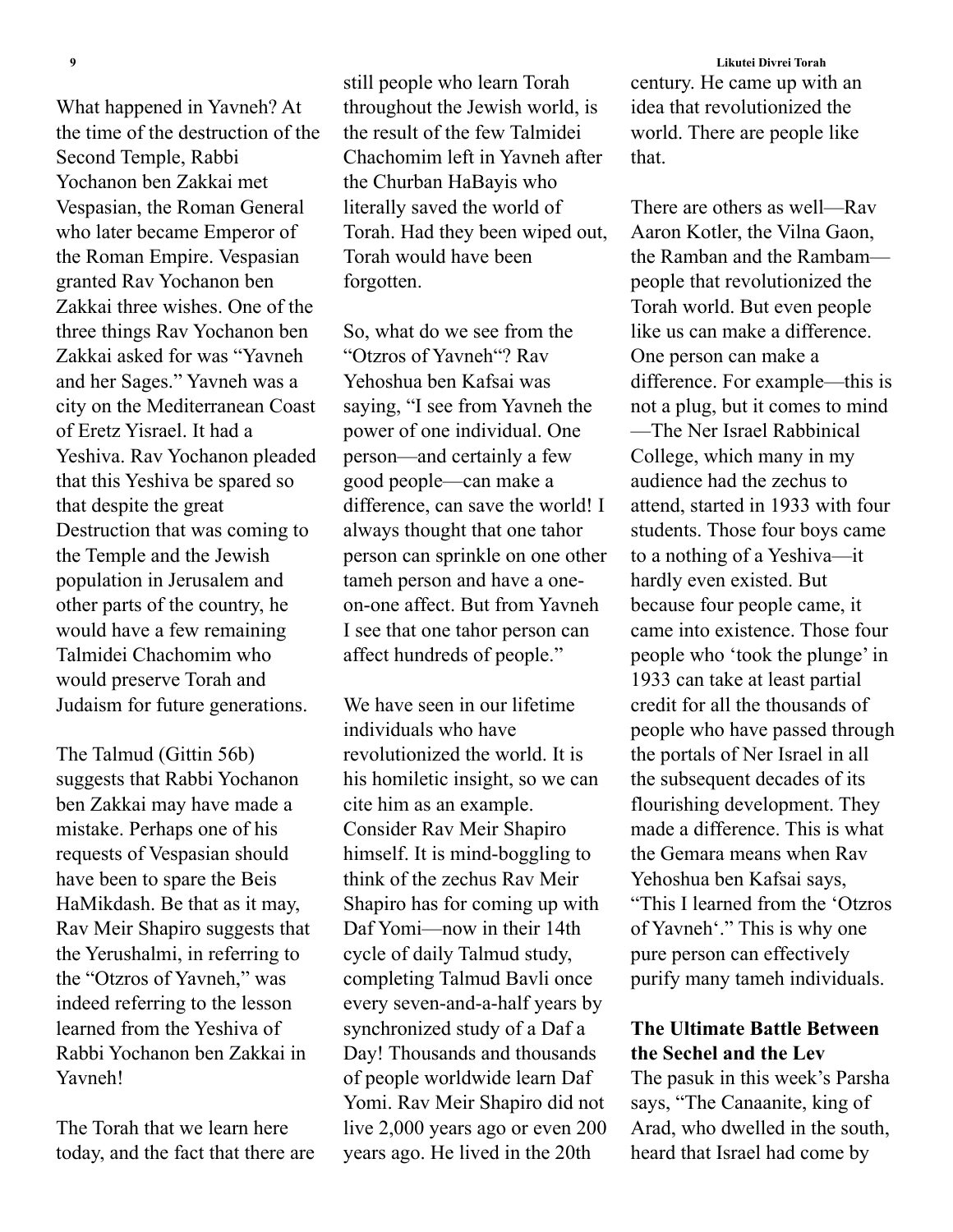the route of the spies, and he warred against Israel and captured a captive from it." [Bamdibar 21:1]. So, who is this? There is a very interesting Rashi here. He explains that this Canaani nation who lived just south of the southern border of Eretz Yisrael who attacks Klal Yisrael is actually none other than our old nemesis Amalek, because it says about Amalek [Bamidbar 13:29] that they dwell in the land of the South.

If this nation is Amalek, what does our pasuk mean when it calls its leader "the Canaani"? He is not a Canaani but is an Amaleki? Rashi explains: They disguised their language to speak the Canaanite language (rather than the Amalekite language) in order to trick the Jews. The plan was to mislead Bnei Yisrael to pray to Hashem "to deliver this Canaanite nation into our hands" when in fact they were not Canaanites! Their strategy was to deflect the prayers of the Jews by having them pray for the wrong thing!

Rashi, however, notes that there was a major flaw in their "battle plan". The Jews noticed that they were dressed like Amalekites, even though they were speaking the language of Canaan. The Jews therefore became suspicious and were unsure whether they were dealing with Canaan or with Amalek. That is why, Rashi

continues, Bnei Yisrael offered a generic prayer without mentioning a specific nationality: "If You will deliver this nation into my hand…" [Bamidbar 21:2].

Let me ask a question: These Amalekites are so wise and so perceptive that they realize that if a Jew davens to the Ribono shel Olam, it is going to be effective. They are even so knowledgeable that they know if a Jew davens to Hashem and he utters the wrong Tefilla, it is not going to be effective. They know the Almighty listens to prayer and that it is effective and how precise it must be. Furthermore, they knew that the Jews already did battle with Amalek once (at the end of Parshas B'Shalach) and they knew the Jews realized Amalek was a fierce enemy. The Jews recognized that defeating Amalek would require dedicated and focused prayer. Part of Amalek's plan was to pretend they were only Canaanites. The Jews would think they were doing battle with a pushover nation, so their davening would not be as intense. Less intense davening will not be as effective.

One might ask: If Amalek knows all this, the power and effectiveness of prayer and the existence and omnipotence of Hashem, then why do they remain Amalek? Why do they

**10 Likutei Divrei Torah** persist in their evil ways? Why don't they say, "Listen, Hashem Elokim Emes"? How can one remain an Amaleiki if he knows all of this? Why not throw in the Amaleki towel and say "I give up. You are right" and convert to Judaism?

> The answer is that their sechel (intellect) may have told them that, but whatever their tayvos (lusts) and lifestyle had been was not compatible with being a Jew or being a Shomer Mitzvos. I can see something as clear as day right in front of my hand, but there is a long distance from a person's brain to his heart. They may have known it with their minds. The point could have been proven to them intellectually and rationally, but if it does not fit in with a person's personal agenda, he may not make that final leap. He will twist and turn and rationalize and be in denial, but will refuse to honestly confront the truth.

> This is not only the story with Amalek. This is the story with all of us. We know the Emes. We know that the Ribono shel Olam knows everything we do. We know what He expects of us. But from time to time, we do things that we should not be doing. Ay, we know the truth? We know that one day we will need to pay a price for this? But there is a big difference between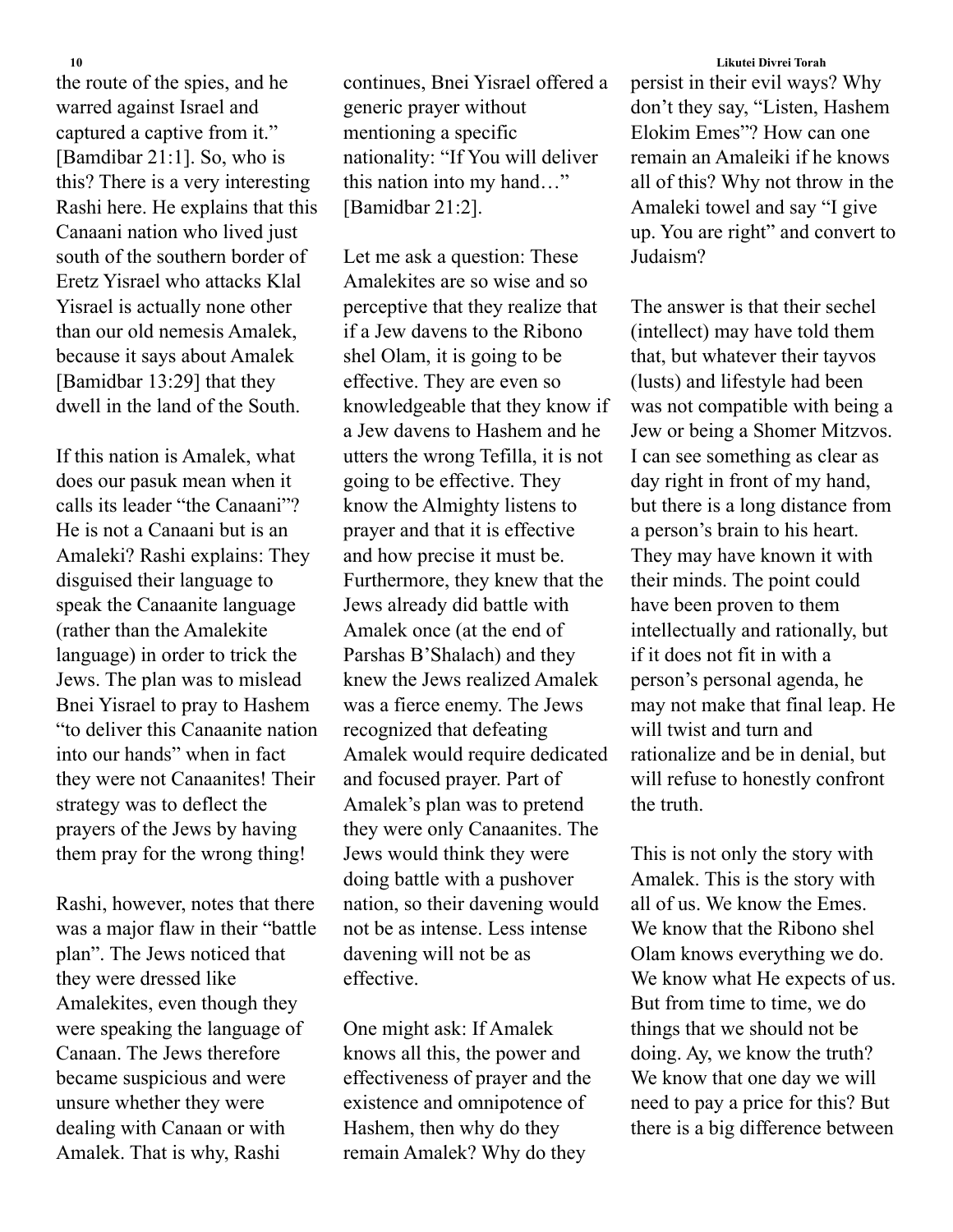# the Sechel (intellect) and the Lev (heart).

We see another example of this in this week's parsha. There is a big dispute among early authorities regarding the exact aveira (sin) of "Mei Meriva." What did Moshe do wrong? Rashi and other commentaries learn that he hit the rock, when he should have spoken to it. The Rambam in Shmoneh Perakim offers a different explanation. He says the aveira was that Moshe Rabbeinu lost his temper. He said "Hear ye, you rebels." [Bamidbar 20:10]. There must be fifteen different interpretations as to what the aveira was.

The Ramban here cites an explanation of Rabbeinu Chananel, which he endorses. He explains that their aveira was in verbalizing the question "Shall WE EXTRACT for you water from this rock?" implying that it was within their power, not that of the Almighty, to perform such a miracle. Moshe's aveira was giving the nation an opening by which they might not fully believe in the powers of Hashem.

Let us ask the following question: Chazal say that all of Klal Yisrael, which numbered in the millions of people, all stood around the rock and saw the rock. But how could that be? It is impossible to fit two million

people into a ten square foot area. Rashi explains that it was a miracle. "This is one of the places where a small area (miraculously) held a great number of people." Furthermore, Chazal say that once this Rock opened up, all the rocks in the area began spouting water. Another miracle!

Thus, there could absolutely be no denying that they were witnessing miracles from Heaven. There was no way anyone could err and believe it was some kind of trick that Moshe was doing though sleight of hand. And yet, Chazal say that from the fact that Moshe used the expression "WE SHALL EXTRACT for you water" – people could rationalize and say "It is not from G-d, it is from Moshe Rabbeinu."

This is yet another example of the phenomenon that something undeniable can be staring a person in the face, and yet, if the person wants to rationalize and wants to 'make a mistake' and deny, he can deny: "No! Moshe Rabbeinu had some kind of trick up his sleeve." It is the same principle: Something can be as clear as day, but if for some reason psychologically we don't want to believe and we don't want to accept, we will find an excuse.

**11 Likutei Divrei Torah** I once said over the following story, but it bears repeating. It is another classic example of this same idea:

> A story occurred with Rav Yechezkel (Chatzkel) Levenstein, the mashgiach of Yeshivas Mir in Europe, and later of Ponevezh in Eretz Yisrael. An irreligious cab driver who was driving Rav Chatzkel remarked that he had once witnessed an open miracle.

> When secular Israelis complete their army service, they typically unwind by touring some exotic location. After his army service, this cab driver decided to tour a mountainous region in Africa with some of his army buddies. One night, they awoke to hear one of their friends screaming in terror. The young man was enveloped by a huge boa constrictor, which was squeezing the life out of him.

They had no idea how to free their friend, and they were afraid to do anything to the snake, lest they antagonize it and make it squeeze even harder. Facing what seemed to be the inevitable, one of the friends said, "I know that when Jews are about to die, they recite Shema. Maybe you should recite it now."

As soon as the ex-soldier screamed, "Shema Yisrael, Hashem Elokeinu, Hashem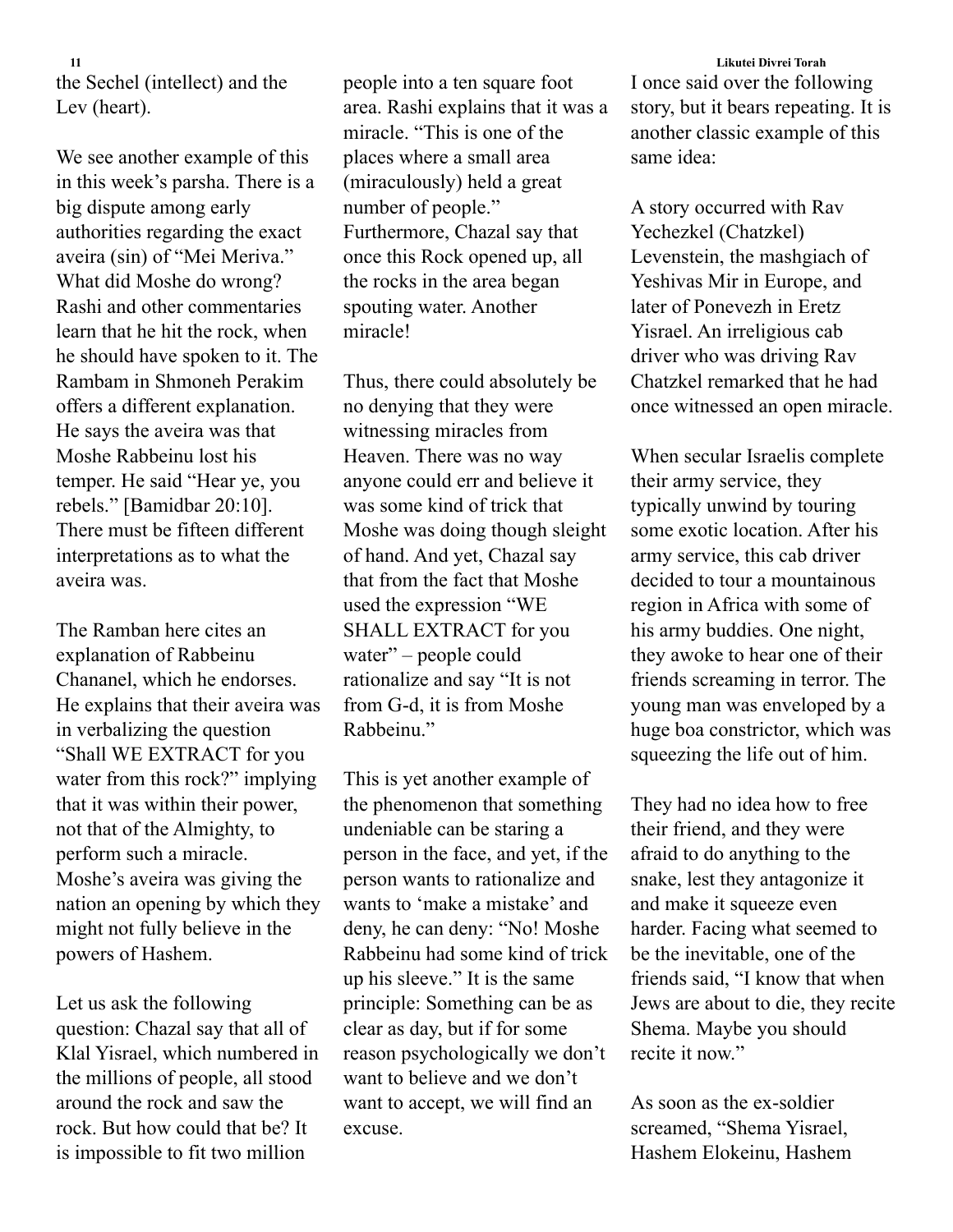Echad," the snake unwound itself and slithered away into the darkness of night.

"That miracle changed my friend's life," the cab driver concluded. "He vowed to become a baal teshuvah, and he kept his word. He traveled directly back to Israel and is now a thoroughly religious Jew."

Rav Chatzkel turned to the cab driver and asked, "U'mah itcha —and what about you?" "Me?" the driver responded in a quizzical tone. "The Rav doesn't understand. The snake wasn't wrapped around me; it was wrapped around my friend. "He had the snake around his neck – what does that have to do with me? Let him become frum. Why should I change my lifestyle? What do you want from me?"

Now, you might think that if someone witnesses such an event, it should have a personal impact on him. He should react. He should say "Look at this!" The answer is that if someone wants to deny, he can be staring at a miracle and still deny. A person can see two million people in a small area, a person can see water coming out of stones, a person can believe in the power of prayer like Amalek did – but if a person wants to continue living the life that he has been living, then he will

continue to do so no matter what.

This is the ultimate battle between the Sechel and the Lev. Our job is to see to it that our Sechel overpowers our Lev.

## **Dvar Torah: Chief Rabbi Ephraim Mirvis**

**The key to finding our way through the maze of life…**  What's the point of a precept if we don't have a reason for it? This is a dilemma we face when reading the commencement of Parashat Chukat which introduces us to the concept of a 'chok'. Our 'chukim' are a small proportion of the mitzvot of the Torah for which no reason is given – and the example at the beginning of our parasha is 'parah adumah' – the Red Heifer. If someone was 'tammei' (impure), in order to become 'tahor' (pure), the ashes of the Red Heifer which had been 'shechted' (slaughtered) in an appropriate way, were administered – and as a result, that person became pure. However, the person who administered the ashes became impure – it doesn't make sense! Yet, it's a law from Hashem, and it's one which we carried out, with great passion!

My appreciation of the chukim is inspired by one of the most wonderful parables I've come across, which is found in the book 'Mesillat Yesharim' (The

**12 Likutei Divrei Torah** Path of the Just) – and  $\Gamma$ m going to modernise it somewhat.

> A man once walked into a maze, and on the other side there was a tower. The aim of the game was to make one's way through the paths of the maze in order to reach that tower. But though people would try their best, the paths would take them to this side, or that side; to an angle or backward – and people would become completely lost!

Straight after walking into this maze the person hears a sound. It's a voice, and it says "I am a man standing on the top of the tower, I can see you with my binoculars and through this megaphone I am guiding you. The man is listening to the instructions – he would love to follow them to reach the tower, but he's got a problem – they don't make sense! Why is he being instructed to walk backwards, in order to reach the tower which is ahead of him?

So either he can say: "that person on the top of the tower can see far more than I will ever know or  $\sec - 1$ 'll put my trust in him" – and as a result he will follow the instructions and he will find that the path that goes backwards actually leads him to the connecting path which will take him all the way to the tower.

Or he could say "no, I reject that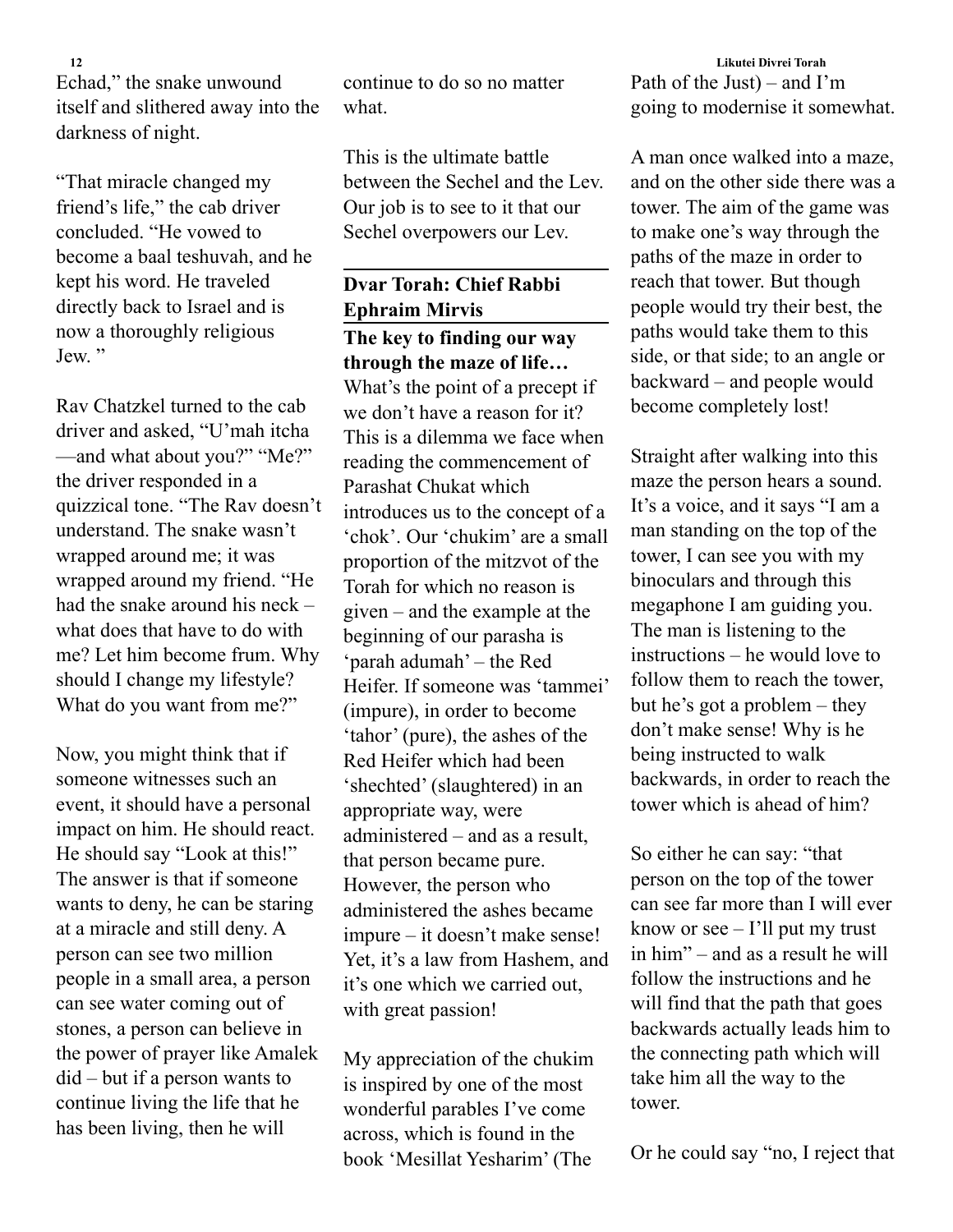– the sounds I'm hearing that can't be authentic, this ancient form of communication is irrelevant to me – I'll find my own way". Perhaps he might still get there by chance or he might become totally lost, or he could find a point somewhere within the maze which he will presume is the tower and from which he will get some form of fulfilment – and that's very much like our lives. Soon after coming into this world we discover that it's a maze. We're hedged in. There are doubts. There are problems. There are challenges. We are looking for the tower of happiness, of meaning and fulfilment. We are so privileged because Hashem can see everything that we cannot, he knows all and through His Torah which is the megaphone, He addresses us and gives us instructions.

Sometimes the instructions make sense, sometimes they don't. But if we follow the laws of Hashem we will be on the highway to that tower of meaning, fulfilment, hope, and joy in life.

Yes, this world can sometimes be a maze, but the laws of Hashem are amazing.

## **Rabbi Dr. Nachum Amsel Encyclopedia of Jewish Values\***

## **The Underlying Concepts of Mitzvot**

The very first words of our Parsha "*Zot Chukat Hatorah*-This is the *Chok* of the Torah" refer to the unique Mitzvahcommandment of the Red Heifer. But these words are problematic. Assuming the word "Chok" signifies a Mitzvahcommandment that man cannot comprehend, then why does the Torah seem to tell us that this is the only Chok? And Rashi's explanation (Rashi commentary to Numbers 19:2) why this specific Mitzvah is called a Chok is similarly questionable.. He says that the non-Jews will make fun of the Jews for a such a strange Mitzvah. But by calling it a Chok, it will satisfy them. Why should that make a difference to a non-Jew? And for a Jew, if a Mitzvah, then it is a commandment form God that must be obeyed, no matter what the underlying reason. So, what is the difference to the Jew if a Mitzvah is called a Chok or not? There are many non-Chok Mitzvot that also seem incomprehensible to most Jews. Why are these not called Chok? Should a Jew ever try to investigate reasons for commandments at all, since once a reason is assigned to a Mitzvah, there is clear danger that some Jews will now claim that the Mitzvah is not

**13 Likutei Divrei Torah** applicable to them. Thus, we have to ask: what exactly is a Mitzvah? What is a Chok? And should Jews try to find the deeper reasons why they perform that which God commands?

> The main reason for the performance of Mitzvotcommandments by Jews is not because they are good, moral, or noble deeds or actions, but rather, because they are commanded by the Almighty. These actions are the backbone of Judaism, one of the primary means by which a Jew relates to God. What is the ultimate purpose of performing these commandments given by God?

> The Mishna describes the three pillars on which the world stands: Torah Learning, Worship of God, and Kind Deeds (Pirkei Avot 1:1-2). Each of these may be seen as a means by which finite man relates to the infinite God: by Torah learning, by animal sacrifice in Temple times and through prayer today, and by performing man-to-man positive actionscommandments. While the sources seem to say that although all three are legitimate paths to God, it is the performance of commandments that supersedes the other two paths. For example, the Talmud (Sukkah 49b) states that the act of giving Tzedaka (Jewish charity) is more important than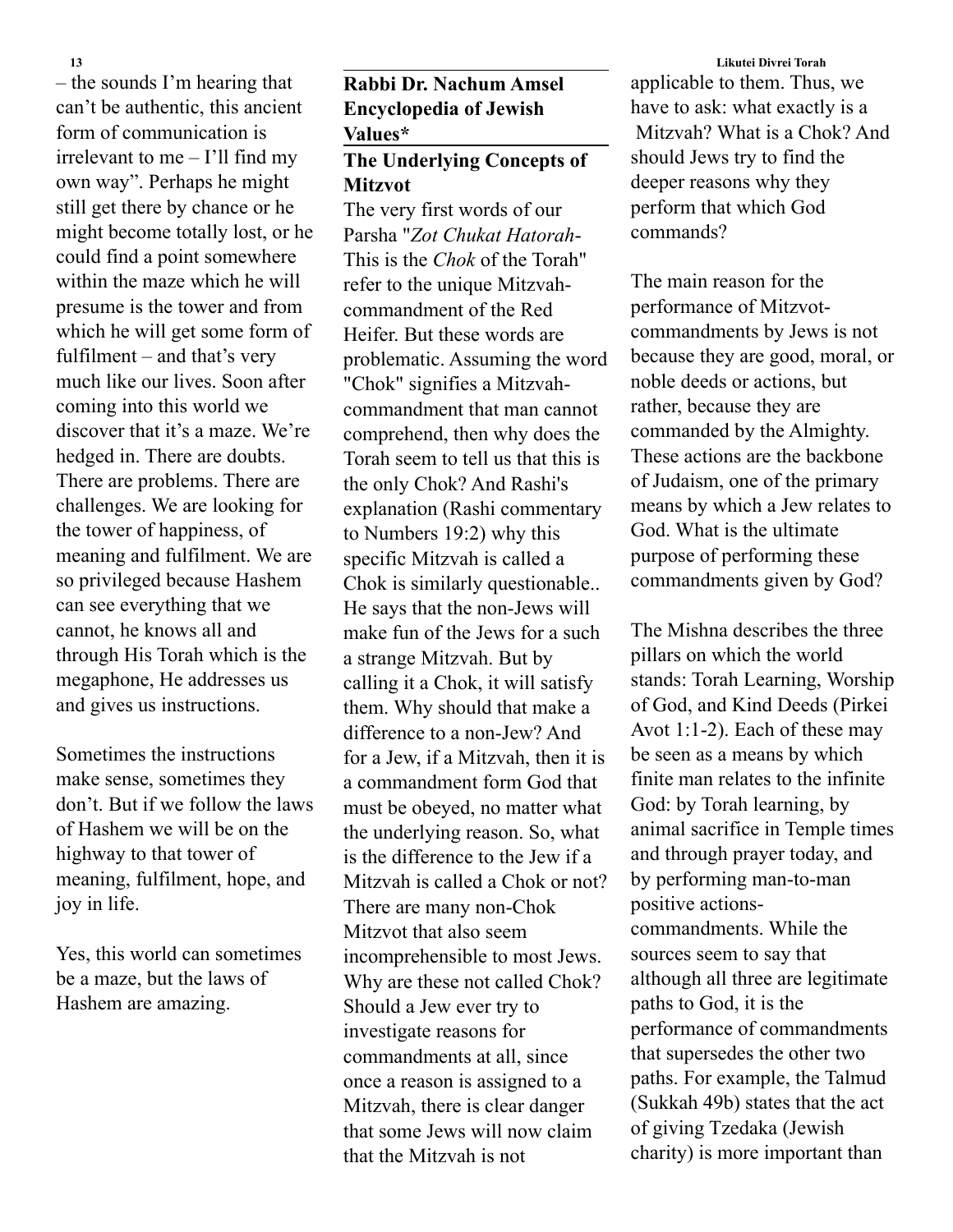the bringing of all the sacrifices. Especially today, after the Temple's destruction, when sacrifices are longer brought for sin, the performance of Mitzvot has an added component of achieving atonement for sin, as alluded to in the Talmud (Berachot 55a). Maimonides stresses this idea when he states that the Jew should perform the commandment of giving charity immediately prior to prayer (Maimonides, Hilchot Matanot Aniyim 10:15), so that the prayer should more readily be accepted because of the performance of a commandment.

When Torah learning and Mitzvot are in conflict and only one may be fulfilled, the performance of the Mitzvah takes precedence over the learning of Torah (Maimonides, Hilchot Talmud Torah 3:4). The Mishna (Pirkei Avot 1:17) informs us that the main goal in life should be the action, the performance of Mitzvot, and not the learning of Torah. It is true that Torah learning is the means that brings one to proper action —Mitzvot (Kiddushin 40b), the Jew's purpose in the world is the performance, not merely the learning. A person who only learns Torah, without the performance of Mitzvot, is compared to a person without a God (Avodah Zara 17b). Thus, of all the paths to God, the performance of Mitzvot is

primary. This is reflected in the interpretation of the verse "This is my God, and I will beautify Him (Exodus 15:2)." How does the Jew beautify God? By performing Mitzvot in a beautiful manner, such as using a beautiful Shofar, Lulav, etc. (Shabbat 133b).

Belief vs. Action in Judaism -

 Like all religions, Judaism possesses some numerous beliefs (Maimonides, Thirteen Principles of Faith, Albo's book of basic Jewish beliefs, and others). However, unlike most other religions, the beliefs in Judaism take a secondary role to actions -- Mitzvot. Even the most basic belief -- the belief in God Himself -- takes a back seat to the performance of Mitzvot. The Jerusalem Talmud states (Jerusalem Talmud, Chagigah 6b) that while God desires both belief and performance of Mitzvot, He prefers if the Jewish people were to abandon Him, as long as they continued to observe the Torah. In most religions, the ultimate goal, the ultimate religious "high" achieved occurs when man is in the presence of God Almighty. In the Torah itself, however, Abraham excuses himself from the Divine Presence, after God came to visit him following his Brit Milah operation, in order to tend to his three guests whom Abraham thought (at the time) were Arab travelers (they were really angels). Thus, performing

**14 Likutei Divrei Torah** the Mitzvah of welcoming strangers to one's house was more important to Abraham than staying in the presence of God Himself. Abraham only rejoins God when these guests have left (Genesis 18:1-22). From this Biblical story, the Rabbis derive that in Judaism, the Mitzvah of welcoming guests is of greater importance even than being in the presence of God (Shevuot 35b).

> A further demonstration that it is the performance of the Mitzvot that is the ultimate goal of the Jew can be seen from the tragic end of the greatest prophet in Jewish history, Moses. Despite his greatness, Moses was denied his ardent desire -- to enter the Land of Israel. Moses pleads with God to enter but is rejected. The Rabbis ask why it was so important for Moses to reach the Land. They answer that only in Israel could Moses perform more commandments - those commandments indigenous to living in the Land (Sotah 14a). Thus, it is his desire to perform Mitzvot, and not merely his love for the Land of Israel, which caused Moses' great desire to enter Israel. A similar idea can be seen in relation to another great Jewish leader, Rabbi Judah the Prince, who was frequently compared to Moses in his pre-eminence and love of the people (Ketuvot 103b). When his students entered Rabbi Judah on his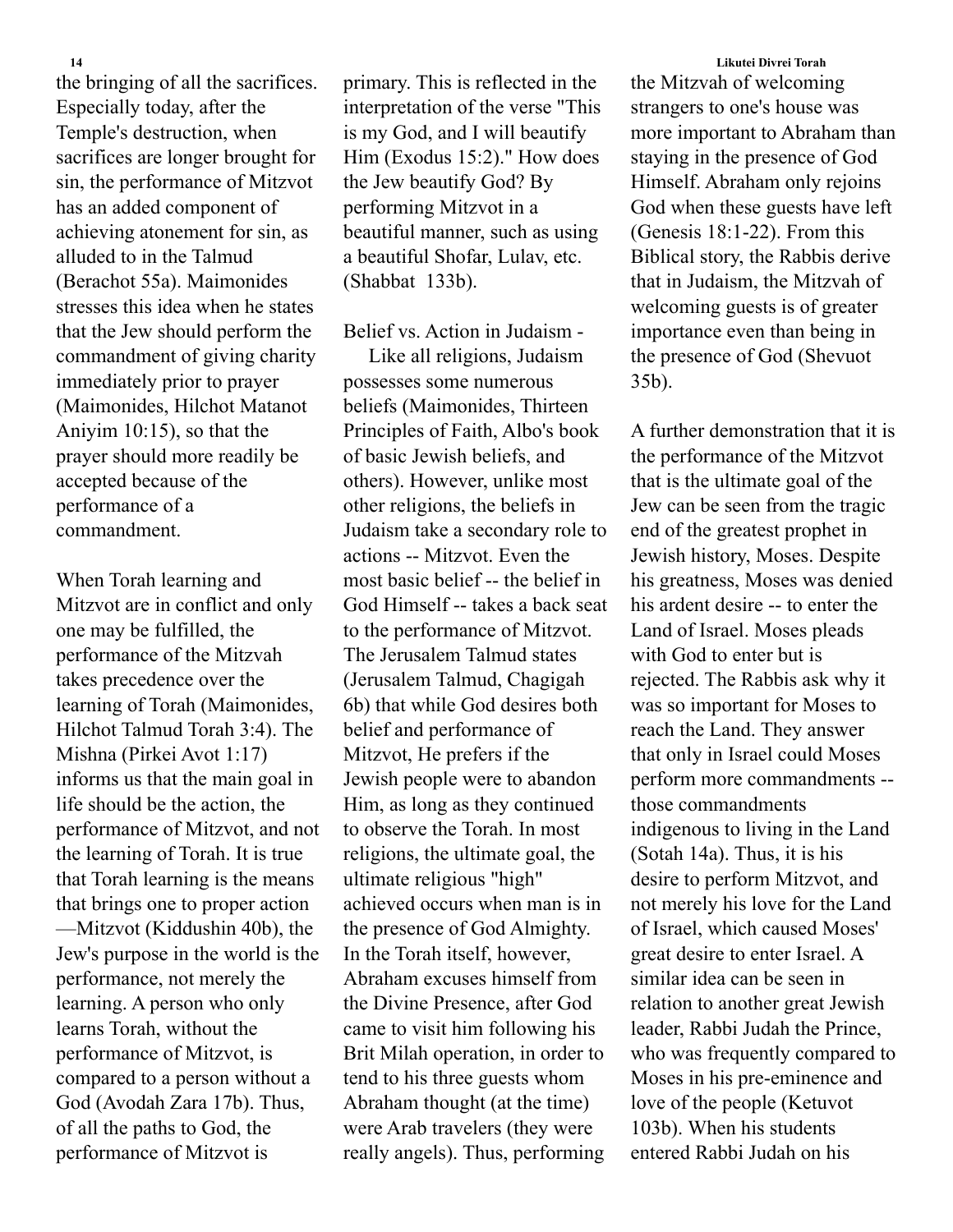deathbed and saw that he was weeping, they asked him why he was crying. He answered that his greatest fear of dying was that he would no longer be able to perform Mitzvot (Ketuvot 103b).

The Purpose Of Mitzvot - Why does God want the Jews to perform all of the 613 commandments? On a certain level, we can never truly understand God's motives. There are numerous sources that tell us that, by definition, man cannot possibly understand God. Nevertheless, we can begin to understand certain motives of God through the Scriptures themselves that give us some clues. In addition, some the great commentaries of the past speak about certain "reasons" of God, and through their insight, we can gain an understanding as to the reasons for the performance of Mitzvot in general. The Torah states that the performance of Mitzvot will benefit each person (Deuteronomy 10:13). Though they may not understand the nature of this advantage and even how it works, Jews trust the Torah that they do profit in some way and these rituals are not frivolous. Like the written complex guide to an automobile, the driver may not understand why he or she is instructed to do certain maintenance features, but trusts

that the creator of the car knew how to keep maintain it or make it better than the driver does. The Midrash (Midrash Vayikra Rabbah 13:3) states that the purpose of the commandments is to purify the Jewish people, which is also reflected in the Mishna (Mishna Makkot 3:16). Just as the purification of any element involves extracting the harmful and extraneous matter to be left with the highest form of that element, Jews can, in a spiritual sense, look at the commandments in the same manner.

Through the commandments, Jews become better people, since the commandments help them eliminate spiritual imperfections in their personalities and behavior. Again, they may not understand how this works precisely. But they can readily comprehend that the person who is constantly doing good deeds (Mitzvot) for his fellow man will have to eventually become a good person, even if that is not his nature. In fact, even if a person did not believe in God, yet still performed all of the commandments, this person would be an admired human being who was a good and giving person. This idea can be demonstrated by those who observe the details of the commandments to visit the sick (Shulchan Aruch, Yoreh Deah 335:1-3), help the poor

**15 Likutei Divrei Torah** (Shulchan Aruch, Yoreh Deah 247-259), return lost objects (Shulchan Aruch, Choshen Mishpat 659-671) and the general emphasis (mentioned 36 times in the Torah [Bava Metzia 59b]) to assist the downtrodden such as stranger, orphan and widow.

> A third possible purpose for the commandments may be simply to honor God. This is expressed in the Mishna (Avot 6:11) as the purpose of the Jew. It is also the manner in which the Jew beautifies God (Exodus 15:4) according to one opinion in the Talmud, as noted above. Finally, the function of the commandments today, in addition to all the other purposes, is to protect the individual from harm (Nachmanides, commentary on Deuteronomy 22:6) and to achieve atonement for the sins of each Jew (Berachot 55a).

> Underlying Reasons For Commandments - There has been much debate as to whether or not there are individual reasons for each commandment. Even if there are reasons, many question if man should seek out these reasons to give the Mitzvot more personal and individual meaning. Clearly, the main reason to perform any commandment is simply because God commanded these actions. This is reflected in the verse in Leviticus (Leviticus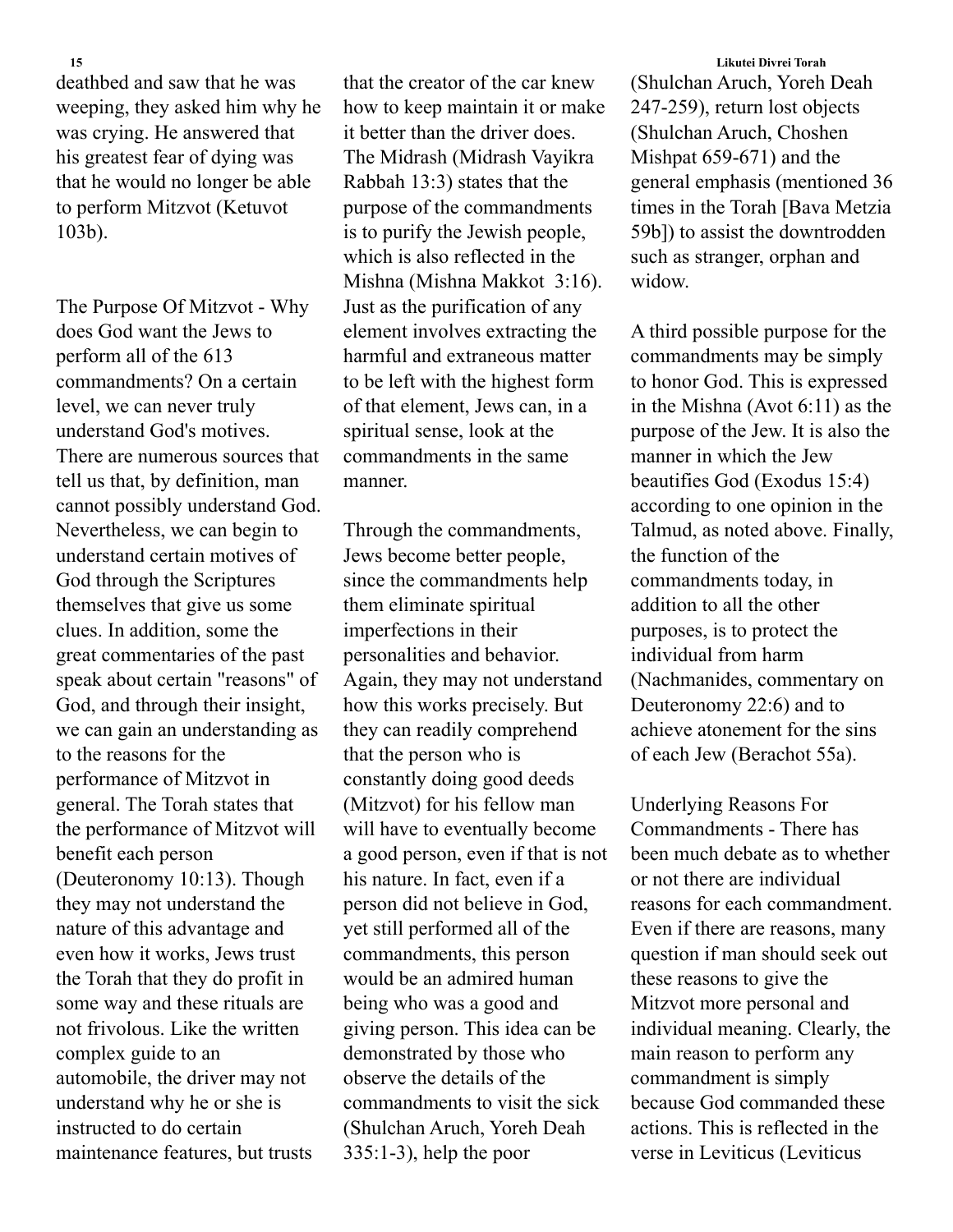18:4) and in the name "commandment" itself. Even though many commentaries have given explanations and reasons for individual commandments, it is important to note, however, that each of these commentaries has also stressed that a reason alone cannot be the motivation for the performance. Rather, it is God's word and command in the Torah that compels the Jew to do the Mitzvot. The reasons offered are only to give man more meaning once he has decided to obey and practice God's commandments.

The Torah itself did not give individual explanations for commandments, precisely because man would then decide to practice each commandment depending on whether that person would identify with that particular reason. Thus, no justification was given in the Torah, in order to ensure that performance would not be tied to personal interpretations or meanings. The most famous example of this notion in the Talmud (Sanhedrin 21b) records that King Solomon, the wisest of all men, attempted to determine the particular reasons why a king may not have too many wives and horses (Deuteronomy 17:16-17), and why Solomon determined that this commandment was inapplicable in his case. Of course, after violating these commandments, Solomon paid

dearly and was punished, as even his superior powers of reasoning turned out to be mere rationalization. The Midrash (Midrash Shemot Rabbah 6:1) records that, later on, King Solomon himself realized his error in trying to interpret the precise intention of the Torah. This Talmudic passage shows us that, if performance were left to our individual interpretation, each of us would rationalize that the reasons for many Mitzvot were inapplicable to us (i.e., we do not need a Shabbat today as a day of rest as we have Sunday for rest), when, in reality, the Mitzvot do apply and have meaning for all of us today (see chapter about "Shabbat" (vol. 4) for the "reasons" behind its observance today. In fact, all Mitzvot have so many different meanings on so many different levels, suited for different types and levels of Jews, and no one individual reason should be the justification to perform or not perform a particular Mitzvah. As people change and mature, the meaning and reasons they find in each Mitzvah also change.

And yet, for the people committed to practicing Mitzvot, finding a basis and rationale give the performance so much more meaning. That is why Maimonides stated that the practicing Jew should indeed search for the meaning of commandments (Maimonides,

**16 Likutei Divrei Torah** Hilchot Me-ilah 8:8). Maimonides strongly believed that each Mitzvah does indeed have a foundation, and it is man's goal to try to find meaning (as long as the performance is not tied to the meaning). For some Mitzvot, their intent seems more apparent than others, Saadia Gaon divided commandments into *Sichliot*, which are logical, and *Shimiyot*, which are not logical. Others explain the *Mishpatim* to be those commandments that are within human grasp while *Chukim* are beyond human comprehension. Maimonides claims that all the commandments can be understood, and man has the ability to grasp them, but the *Chukim* are more difficult to comprehend (Maimonides, Hilchot Temurah 4:13). Other commentaries do not agree with Maimonides' assessment. Nachmanides (Nachmanides on Leviticus 19:19 and Numbers 19:1), for example, believes that though the commandments do have reasons (they are not whims of God), but that man cannot possibly hope to understand God's intentions, as they are beyond human comprehension. Rashi (Rashi commentary Leviticus 18:4), following the Midrash says that says that reasons do not really exist for each Mitzvah. God simply wants us to obey these commandments.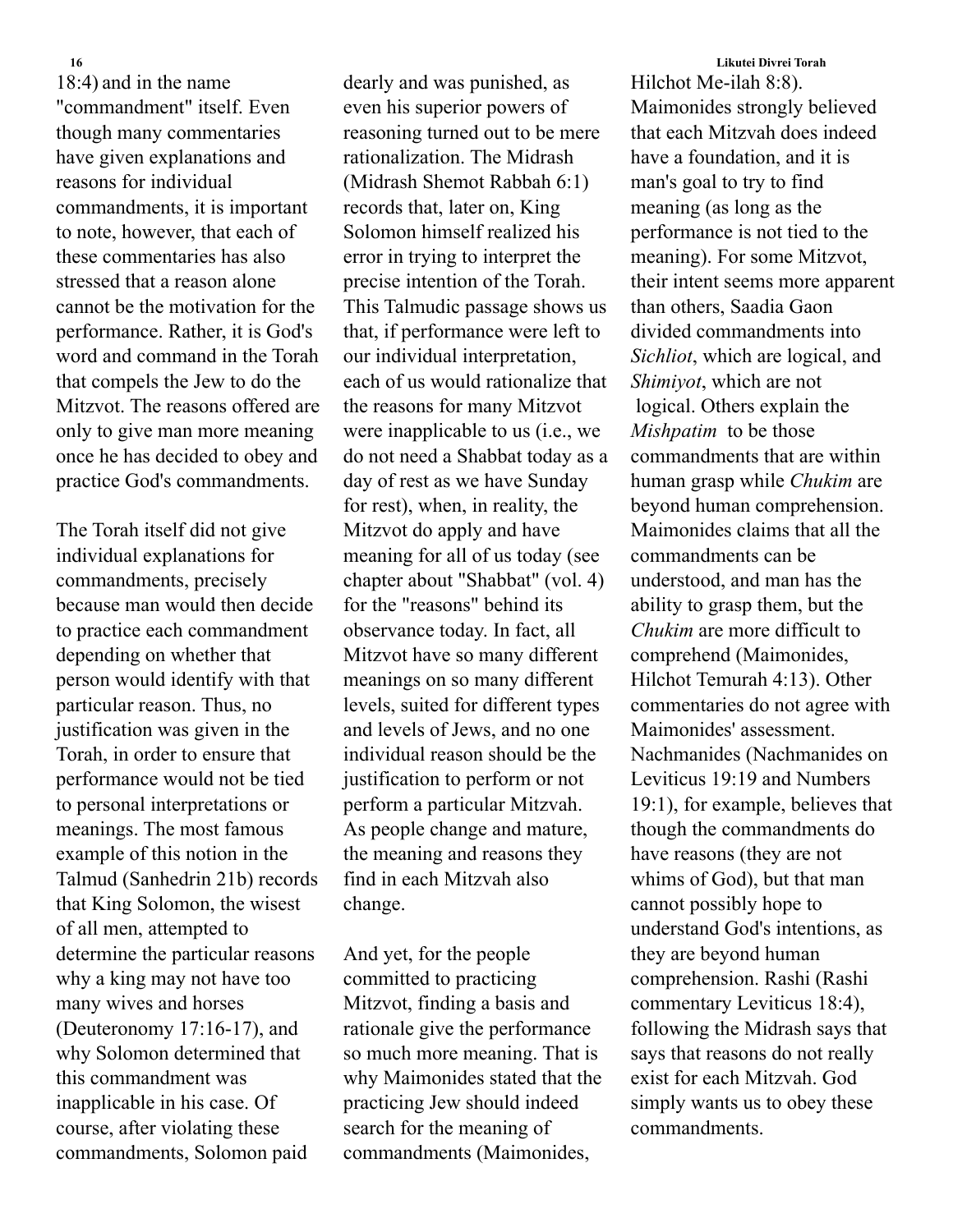**\*This column has been adapted from a series of volumes written by Rabbi Dr. Nachum Amsel "***The Encyclopedia of Jewish Values***" available from Urim and Amazon. For the full article or to review all the footnotes in the original, contact the author at [nachum@jewishdestiny.com](mailto:nachum@jewishdestiny.com)** 

## **OTS Dvar Torah Faith in the Unclear and the Unknown**

"There are things that are hidden, we won't understand and we won't know/ we will also do things, seemingly without reason/ there's no need to ask and investigate into everything/ sometimes, it's fine not to know everything"

This is the refrain of Zohar Argov's well-known song, "There are things that are hidden." Parshat Chukat is best known for its mystery; it purifies the impure, but as it does so, it also defiles those who perform the purification.

We are lucky – particularly in today's day and age with the boundless knowledge Google puts at our fingertips – that there is a parsha that reminds us that there are still some things we can't understand, and we should find this humbling. The answer to some questions is "because", or, as we find in Tehillim,

"Happy are the people who have it so."

Sometimes, it's OK not to know everything, and to simply do what Hashem commands because he commanded it, as innocently as a child who accepts the authority of others even when he or she doesn't understand the reasons. The Torah, and Hashem's limitless wisdom are beyond us, and beyond our understanding. We should be honored that we don't understand everything, that we're part of something so great that it can't be understood through human reasoning.

The heifer's ashes purify. The Mishna (Tractate Parah 3:5) tells us of the seven red heifers identified throughout the history of the Jewish people. The last red heifer in our region was burned over two thousand years ago, during the time of the second Temple. Are we then doomed to remain impure until the end of time?

Maimonides, in his book, Sefer Tehara, The Laws of Ritual Baths 11-12, shows us one way to purify ourselves today without the red heifer – by purifying our souls of evil thoughts and opinions. Here, he means correcting our ways and our thoughts through the "waters of knowledge".

**17 Likutei Divrei Torah** It is obviously clear that the laws concerning defilements and purities are biblical decrees, and not things which the human mind can determine; they are classified as divine statutes… but is a matter of biblical decree; it depends on the heart's intent… just as one who sets his mind on becoming clean becomes clean as soon as he has immersed himself, even though nothing new is produced in his physical being, so one who sets his mind on purifying himself from all the spiritual defilements, namely wrongful thoughts and evil traits, becomes clean as soon as he made up his mind to abstain from those notions, and brought his soul into the waters of reason…

> Parshat Chukat doesn't deal just with the red heifer. This parsha recounts many events – 13 in total – perhaps more than any other Parsha in the Torah: The case of the red heifer 2. The laws of purity and impurity 3. The death of Miriam 4. The waters of contention – Moses strikes the rock 5. Moses and Aaron are punished 6. Emissaries are sent to the king of Edom, and the king turns down their request. 7. The death of Aaron 8. The war against the Canaanites dwelling in Arad 9. Complaints, snakes, and the copper serpent 10. The list of desert journeys 11. The song at the well 12. The war against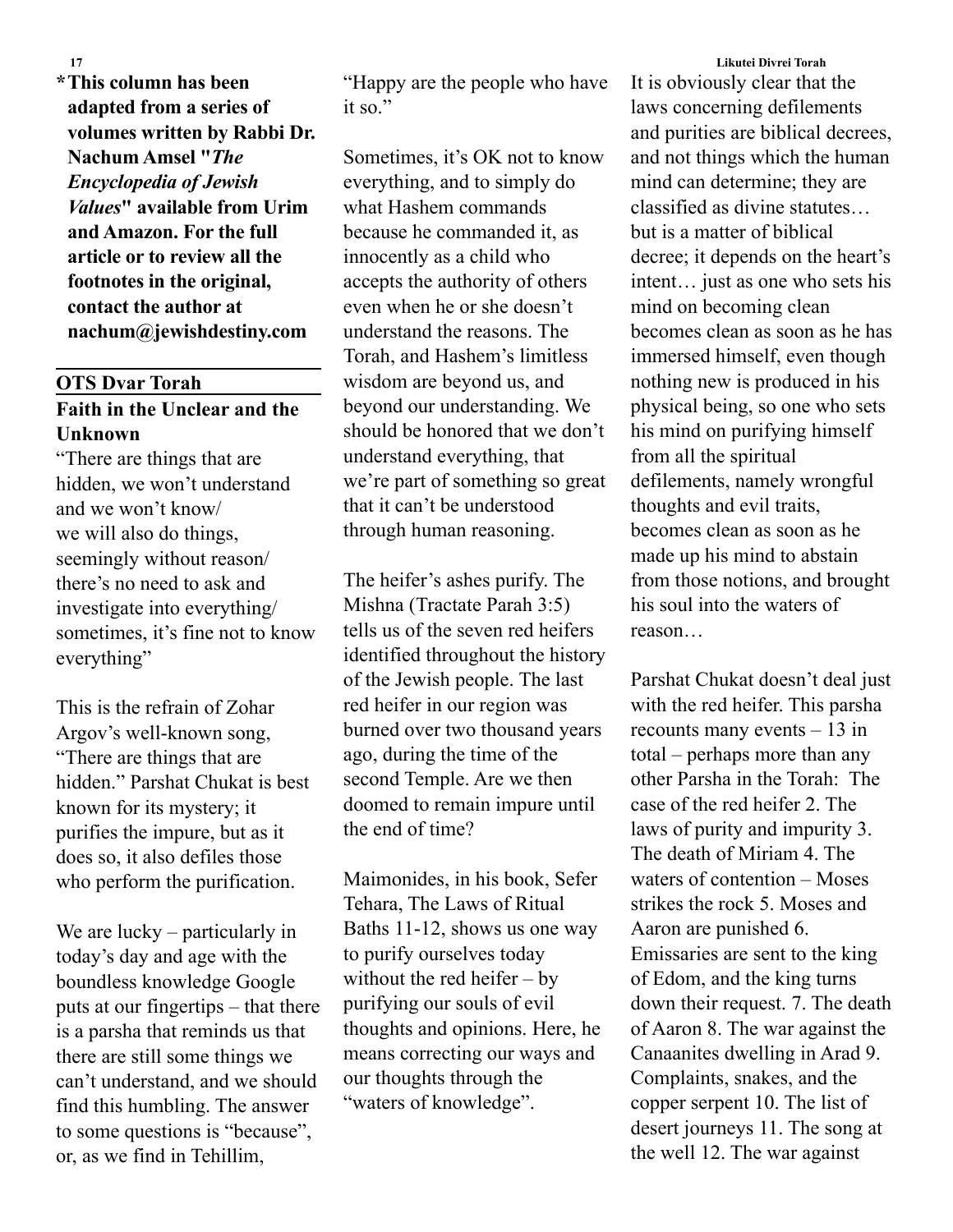Sihon 13. The war against Og, the king of Bashan.

In other words, this parsha contains three wars, death from the bites of snakes and serpents, and the demise of three leaders of the Jewish people (Aaron and Miriam die, and Moses is forbidden from entering the Holy Land). All of this makes Chukat one of the saddest chapters of our history. All of our great leaders are affected: Miriam, the prophetess, Aaron, the kindly grandfather figure who creates peace between man and fellow man, and Moses, our great teacher. All are affected (Moses died 8 months after his brother).

What is to become of us? Have the Jewish people's legendary leaders faded away? No! Israel is not bereft of its God. The phrase "everyone can be replaced" is even relevant to the greatest leaders in Jewish history, and even such figures as Moses, Aaron and Miriam.

Beyond this, Parshat Chukat also contains a crucial chronological transition – the transition from the first year since the exodus from Egypt to the fortieth year of Israel's desert journeys. Chapter 20, verse 1 states: "The Israelites arrived in a body at the wilderness of Zin on the first new moon…" The Ibn Ezra provides the following exegesis:

"In the first month – in the fortieth year. For the Torah includes no incident or prophecy that was not either in the first year or the fortieth year. And the meaning of 'and the People of Israel came, the entire congregation' is that the entire generation of the desert had died, and now, the people were approaching the Land of Canaan."

What an incredible jump! In just one verse, we've advanced 38 years, without even noticing!

Thirty-eight years accounts for most of the lifetime of an adult, and lo and behold, no mention of anything happening during those years. Is it true that nothing had happened, nothing of consequence for future generations, during those 38 years?

We can learn two lessons from this, one on a personal level, and another on a national level. The national lesson is that it would seem that 38 years in the lifetime of a nation aren't necessarily significant. This teaches us that we must be extremely patient concerning national processes occurring before our very eyes, and this is usually rather challenging, since we all want peace, here and now, and we all desire 'Mashiach now!' We must do what we can for our redemption to occur earlier, yet keep our

**18 Likutei Divrei Torah** sights on the long term, even if it will take many years for anything to happen. We will be like the man who planted a fig tree and is asked why he planted the tree, if he knows he will never eat its fruit? He responded that he was planting the tree for his children and grandchildren, for they will be the ones who will eat the fruit.

> This is the personal lesson: during those 38 years, millions of Jews had lived their lives, and no mention is made of that time. Nothing they did was important enough to be documented for all eternity in the Torah. At times, people bicker and fight over issues that seem important and fundamental to them, but we can learn that they aren't all that important, when looking into the future, and that there is no need to quarrel or yell about them. We are taught of Rabbi Natan, the disciple of R. Nahman of Breslav, who was scorned and attacked for having spread his rabbi's teachings. His disciples asked him whether he was aware of this, and whether he was offended. R. Natan responded as follows: "I see that a hundred years from now, someone will be walking beside my grave, and muttering that once, a man named Rabbi Natan had lived, but he has been dead for a long time." Those who see far into the future and embrace a broad-minded philosophy don't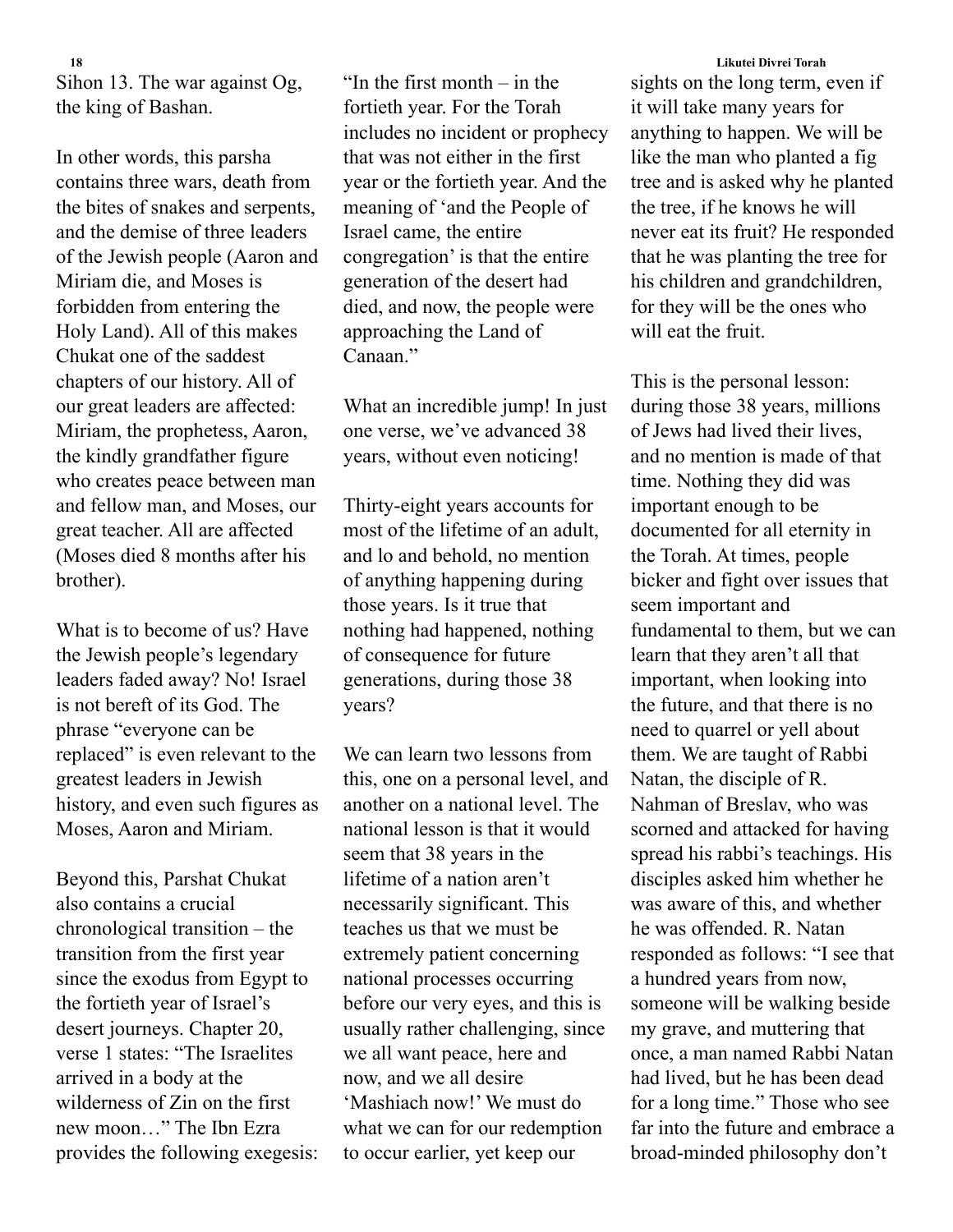argue and get caught up in things that may only seem important to those who only live in the here and now.

## **The waters of contention – Mei Merivah.**

There were two crises in the Torah involving water: one occurred after the exodus from Egypt, and the other, just before the people entered the Holy Land, when their faith faltered: "Because you did not have faith in Me"

 After the exodus, at Refidim – the location is called "Massa and Merivah", and Moses was commended to strike the rock.

 Here, on the 40th year – the location is call Mei Merivah, the waters of contention, where Moses was commanded to speak to the rock.

Water also served to strengthen the people's faith during the exodus and at the doorstep to the Holy Land:

 The parting of the Red Sea during the exodus, and its aftermath: "… and they had faith in Hashem and his servant, Moses"

 At the entrance to the Holy Land, Joshua parts the waters of the Jordan river so that "you shall know that a living God is among you" (Joshua 3:10). Consequently, "on that day God exalted Joshua in the sight of all Israel, so that they revered him all his days as they had revered Moses." (ibid., 4:14)

Interestingly, faith was bolstered through miracles involving water, and water was also involved in the rebellion and attempts to undermine that faith. This carries an important message: everything in the world and in life can be used to either strengthen or weaken our faith. It all depends on us, and our perspective. We have the power to draw strength from what we see; it depends on us. According to the Kuzari, these are the roots of faith and apostasy.

## **Dvar Torah: TorahWeb.Org Rabbi Eliakim Koenigsberg For the Love of Torah**

"This is the Torah (the teaching) regarding a man who dies in a tent..." (Chukas 19:14). Chazal (Brachos 63b) interpret this posuk homiletically to mean that words of Torah make a lasting impression only on one who figuratively "kills" himself in the tent of study. The Taz (Orach Chaim 46:1) explains that this refers to someone who exerts much effort and toil (ameilus) to understand the depths of Torah. At first glance, this statement of Chazal seems puzzling. Studying Torah with extraordinary ameilus is certainly praiseworthy. But why should investing effort to understand the Torah automatically lead to a better retention of the Torah that is studied?

The Mishna (Avos 6:1) states, "Reb Meir says that one who engages in the study of Torah for its own sake (lishma) merits many things." The first of these is that he is called a rei'ah ahuv (beloved friend) of Hashem and the Torah. What does it mean to be a "beloved friend"? Reb Chaim of Volozhin (Ruach Chaim, ibid) suggests that there are two types of friendships. Some friendships are formed out of selfish considerations. A person might want to benefit from another's wealth, services, or position of prominence, or he might simply want to feel the honor of being the friend of such a distinguished individual. Such a friendship is not deeply rooted and sincere; it is superficial and utilitarian, and will last only as long as it remains beneficial for the parties involved. About such a relationship Shlomo HaMelech warns, "Do not frequent your friend's home too often lest he become satiated with you and he will hate you" (Mishlei 25:17). When a friendship is pursued for the sake of convenience, there is always the concern that the other individual might feel that he is being taken advantage of, and the relationship might sour. Maintaining a healthy distance is key to preserving such a relationship.

But there is a second type of friendship, and that is one which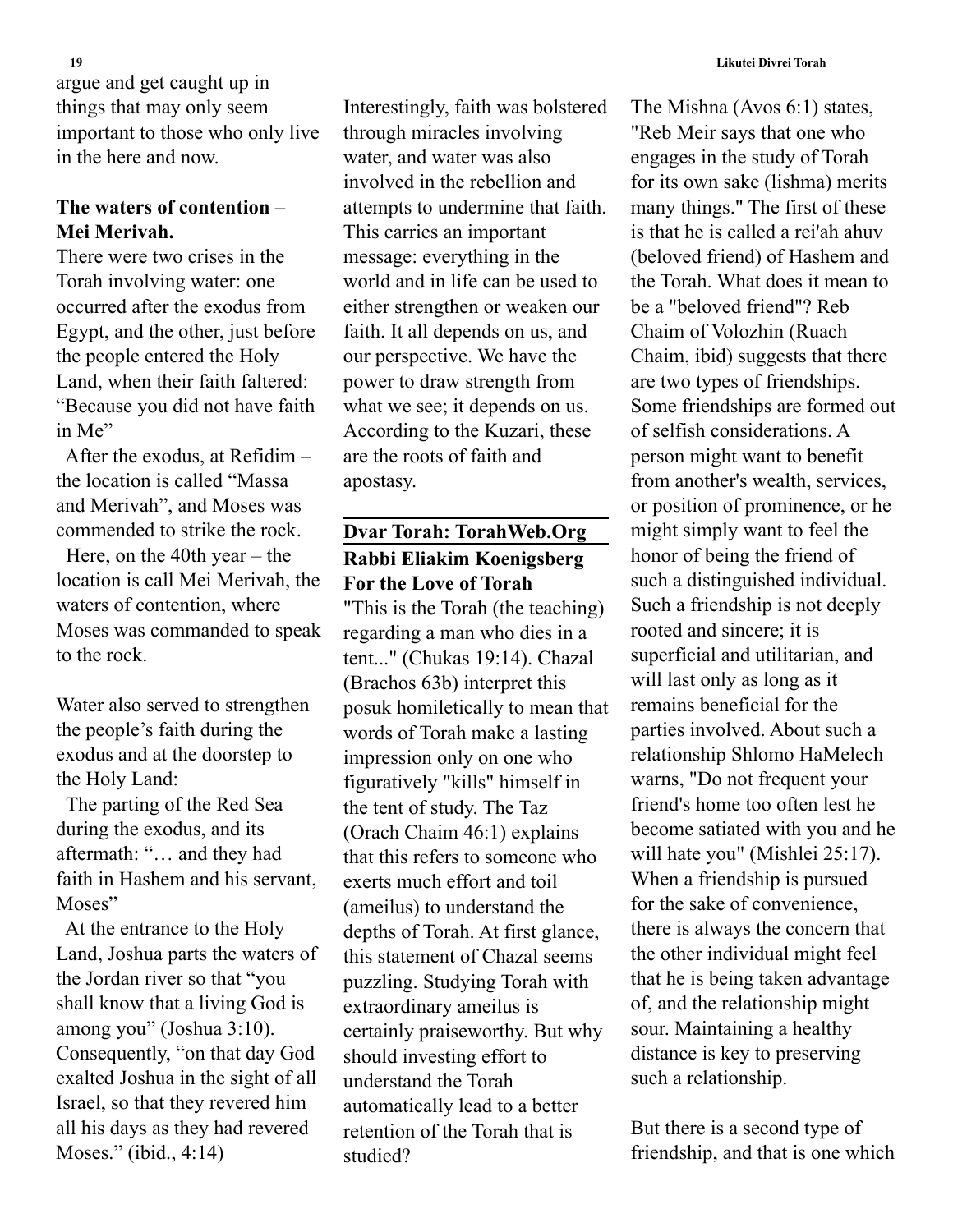is based on mutual respect and admiration. Such a relationship is enduring because it is motivated not by selfish concerns but by an appreciation of the character and the inherent qualities of the other person. Friends of this type enjoy each other's company and the more time they spend together the stronger the bonds between them become. This is what Reb Meir refers to as a "beloved friend". When someone appreciates the value of his friend and he cherishes their relationship for its own sake, he becomes beloved in the eyes of his friend, and the friend will reciprocate that love in return.

Reb Chaim of Volozhin explains that this is why a chosson and kallah are referred to as reiyim ahuvim (beloved friends) because the ideal marriage relationship is one in which the husband and wife are not looking to advance their own interests, but rather are willing to sacrifice of themselves for the benefit of the other. Such a relationship which is based on mutual respect and selflessness will only strengthen over time and will make each person more beloved in the eyes of the other. Similarly, one who engages in Torah study not to receive honor or to make a living, but rather for the sake of the Torah itself is called a "beloved friend" of the Torah and of Hashem because through his learning he

demonstrates his unconditional love for the Torah, and in return the Torah and Hashem love him as well.

Perhaps this is the deeper meaning behind the statement of Chazal that words of Torah make a lasting impression only if one "kills" himself in studying them. The more effort a person invests in Torah study and the more he is willing to sacrifice in order to learn Torah, the more he demonstrates his love for the Torah, and that emotional bond which he develops with the Torah will cause him to remember the Torah that he studied. Moreover, when a person shows his love for the Torah, the Torah and Hashem reciprocate that love, and the individual is blessed with extra special powers of retention. As Chazal comment (Eiruvin 54a) on a later posuk in Parshas Chukas  $(21:18)$  "'And a gift from the desert' - one who makes himself ownerless (hefker) like a desert...will remember his Torah." One who sacrifices his own needs and selflessly pursues the study of Torah receives an extra gift of Torah. He is blessed with additional siyata dishmaya (divine assistance), and that enables him to retain his Torah more easily.

Hard work and effort are necessary prerequisites to acquire any type of knowledge.

**20 Likutei Divrei Torah** But when it comes to the study of Torah these ingredients pay extra dividends.

## **Torah.Org Dvar Torah by Rabbi Label Lam The Sacred Opportunity to Serve Greatness**

And HASHEM spoke to Moshe and Aaron, saying: This is the statute (CHOK) of the Torah which HASHEM commanded, saying, 'Speak to the Children of Israel and have them take for you a perfectly red unblemished cow, upon which no yoke was laid.'" (Bamidbar 19:1-2)

This is the statute (CHOK) of the Torah: Because Satan and the nations of the world taunt Israel, saying, "What is this Commandment, and what purpose does it have?" Therefore, the Torah uses the term "statute." I have decreed it! You have no right to challenge it! — [Yoma 67b] – Rashi

A CHOK by definition has no apparent rational basis by which one can agree or disagree with it. The bottom line is that it is a Commandment by HASHEM. That alone is sufficient grounds for obedience. It seems though, that according to Rashi, the Torah adjusted its language here only so the nations of the world and the opposing forces cannot ridicule this commandment, of the Par Aduma with any legitimacy. Even though it can't be understood according to the